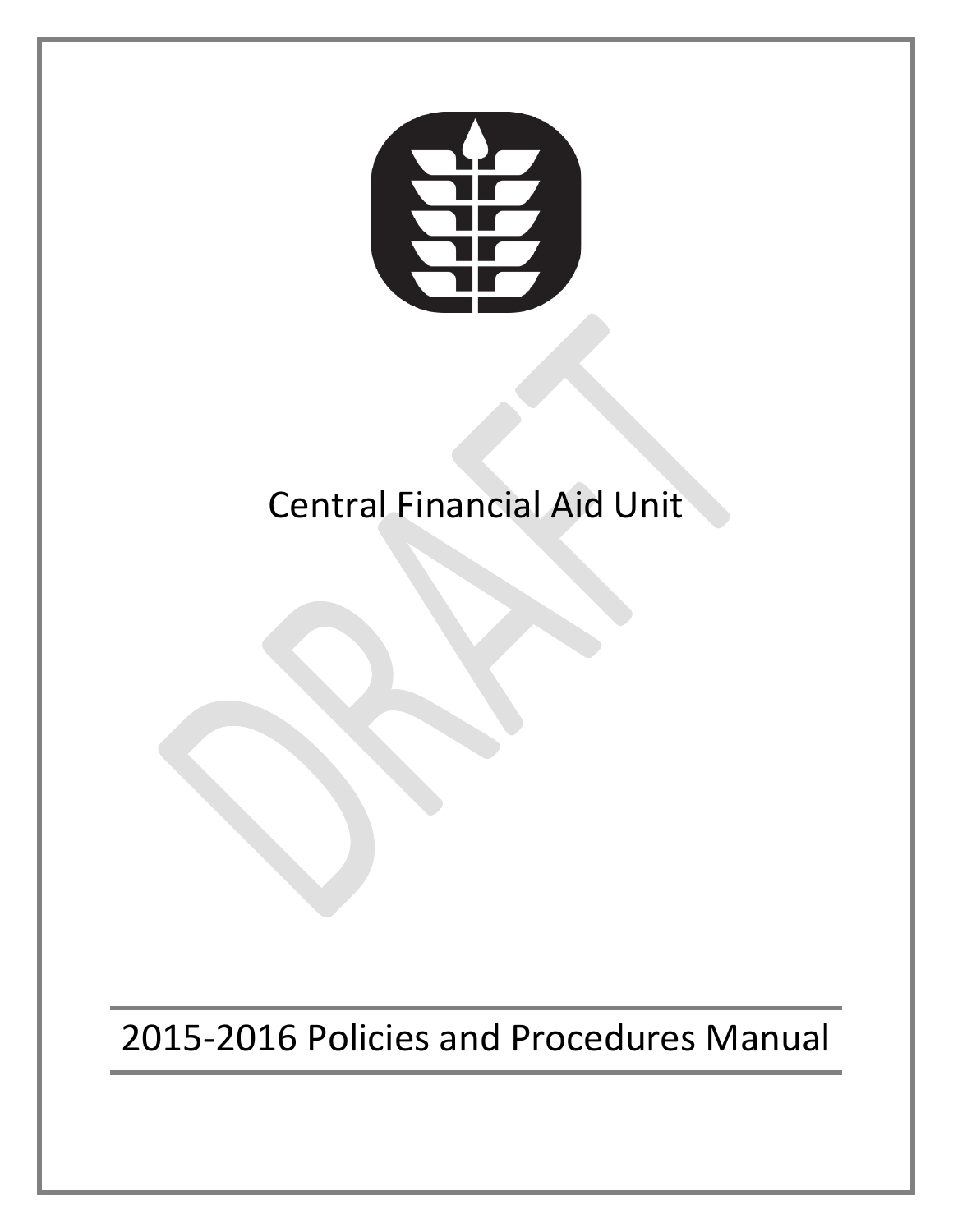

## **CHAPTER 1. INTRODUCTION**

#### L. **MISSION**

- A. The mission of the Los Angeles Community College District (LACCD) is to provide our students an excellent education that prepares them to transfer to four-year institutions, successfully complete workforce development programs designed to meet local and statewide needs, and pursue opportunities for lifelong learning and civic engagement.
- В. The mission statement of LACCD is "Changing Lives in a Changing Los Angeles"
- $C_{-}$ An advertising slogan generally used by LACCD and in most Financial Aid publications is "Education Changes Everything".

#### $II.$ THE PURPOSE OF FINANCIAL AID

A. To provide access to a postsecondary education for those who otherwise would be unable to continue their schooling and/or training. Through loans, grants, scholarships, and part-time employment, needy students are provided monetary assistance to help meet the basic cost of educational expenses.

#### $III.$ **PHILOSOPHY**

- А. The fundamental philosophical assumptions underlying federal student aid programs are:
	- $1<sub>1</sub>$ The primary responsibility for meeting postsecondary educational expenses of a student begins with the student and/or his/her parents;
	- $\mathcal{P}$ Parents will contribute to the student's educational expenses to the degree they are able; and
	- $3<sub>1</sub>$ The family's financial circumstances should be evaluated in a consistent, fair, and equitable manner, while recognizing that special circumstances may affect a family's ability to contribute to educational expenses.

#### **EQUAL OPPORTUNITY** IV.

A. The Los Angeles Community College District is committed to a philosophy of equal opportunity/equal access in all its employment, educational programs, and services. Thus, we are firmly committed to a policy of nondiscrimination on the basis of race, color, national origin, ancestry, religion, creed, sex, age, handicap, marital status, sexual orientation, or veteran status in our employment or educational programs and activities.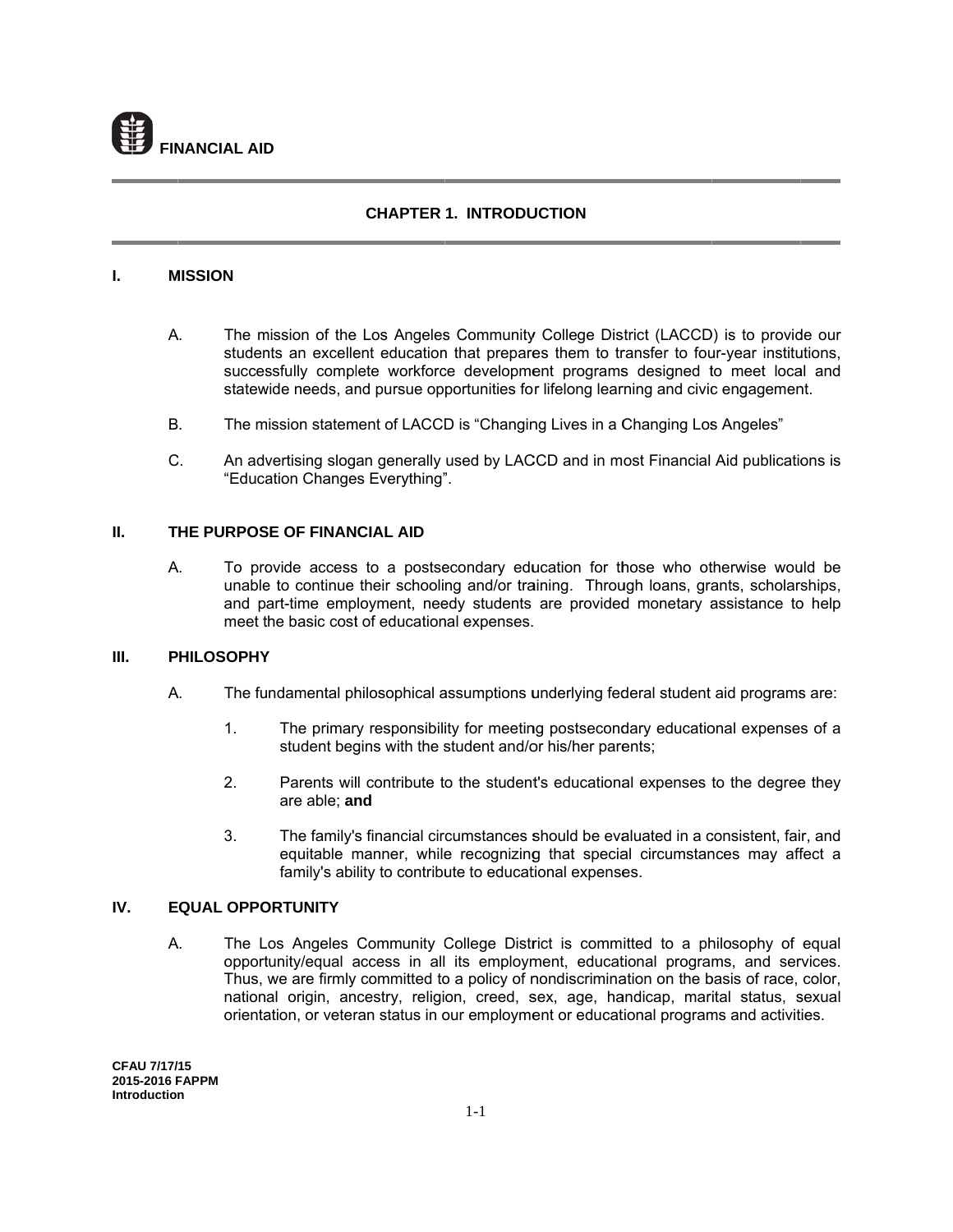

**B.** In order to ensure the proper handling of all civil rights matters, each college in the District has its own Affirmative Action Representative, Title IX/Sex-Equity Coordinator, Section 504, Coordinator of Handicap Programs, and an Ombudsperson. Direct initial inquiries to the District Office of Affirmative Action Programs and Services (213) 891-2315.

#### $V_{-}$ PRIVACY ACT

А. Current law prohibits public identification of students and their personal matters. All documents, correspondence, and conversations by and between the student, his/her family, and the Financial Aid Office staff are confidential and are to be protected as such<sup>1</sup>. Information regarding specific amounts such as income and/or awards and other confidential data are not to be divulged over the telephone.

#### V. DEVELOPMENT RESPONSIBILITIES FOR MANUAL

- A. Responsible Personnel.
	- The Central Financial Aid Unit in the District Office shall be responsible for  $1<sub>1</sub>$ completing, updating, and publishing of the Financial Aid Policies and Procedures Manual as well as the FAMS Manual.
	- $2.$ Other offices that influence the development of policies within this manual include but are not limited to the Office of General Counsel, Vice Presidents of Student Services, Counseling and Matriculation services, the Deans of Admissions and Records, the EOP&S Program, College Financial Administrators, District Accounting, and the Office of Information Technology.
		- This manual will be updated on an annual basis as state and federal a. regulations or District Policy changes.
		- b. Resources for the development of this manual are listed in each chapter.
- B. Methods and documents used to develop and update policies and procedures.
	- The District and respective Financial Aid Offices keep abreast of new regulations.  $1<sub>1</sub>$ laws, and Department of Education policy guidance through a combination of various electronic subscription notifications, web sites such as the U.S. Department of Education's Information for Financial Aid Professionals (IFAP), and professional state and federal conferences and workshops.
	- $2.$ Publications include but are not limited to:
		- Federal Registers both NPRM's and Final Rules
		- The Audit Guide

<sup>1</sup> Refer to Chapter 20, Family Education Rights and Privacy Act and Disclosure Policy.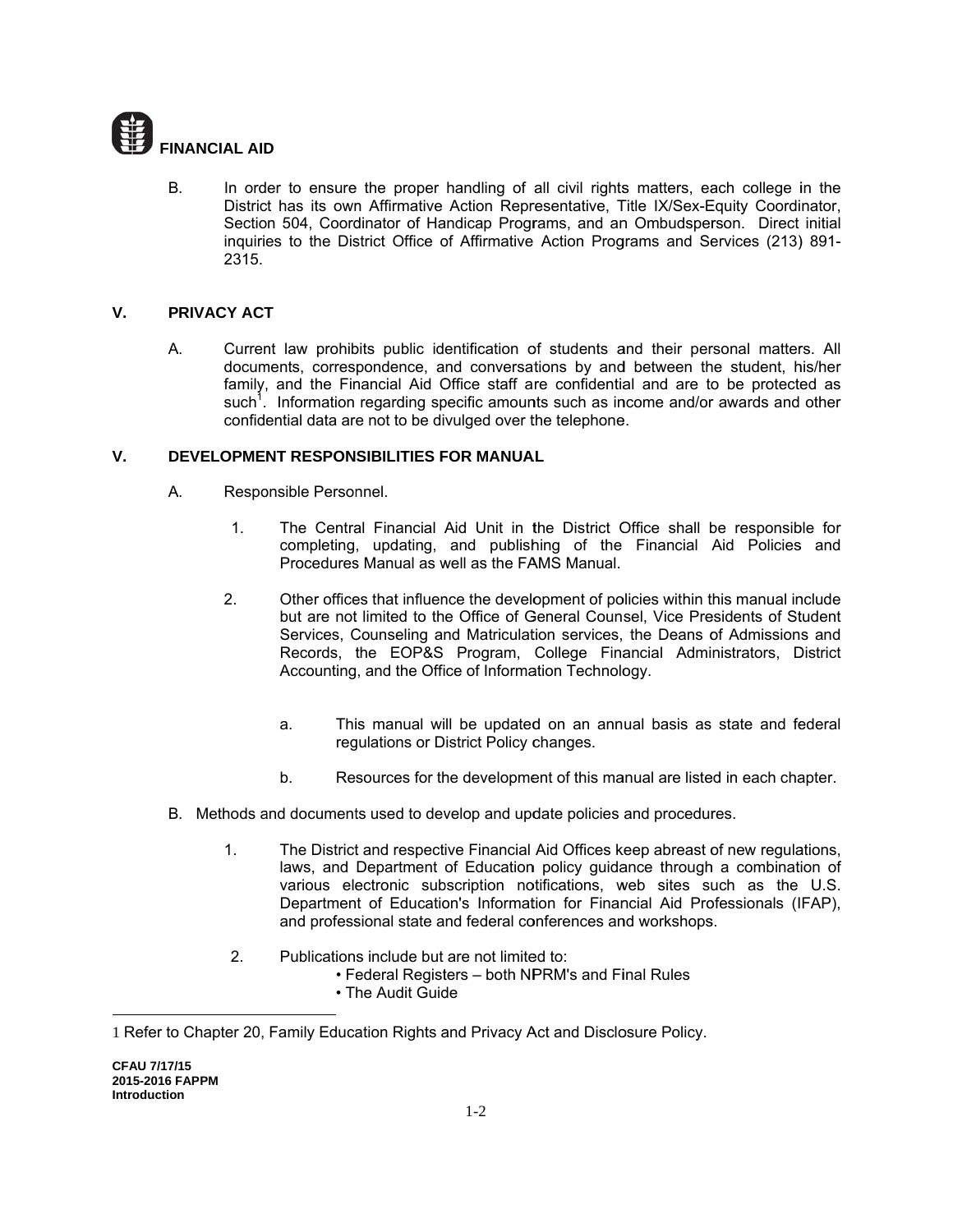

- Student Financial Aid Handbook
- The Application and Verification Guide
- The Blue Book
- Dear Colleague/Partner Letters
- State and Federal Policy Bulletins
- Electronic announcements
- US Department of Education (ED) Technical References
- State associations
- NASFAA website
- Newsletters from state, regional, and national professional associations

#### VI.

### **WEB SITES**

Los Angeles Community College District, www.laccd.edu Los Angeles City College, www.lacitycollege.edu East Los Angeles College, www.elac.edu Los Angeles Harbor College, www.lahc.edu Los Angeles Mission College, www.lamission.edu Los Angeles Pierce College, www.piercecollege.edu Los Angeles Southwest College, www.lasc.edu Los Angeles Trade Technical College, www.lattc.edu Los Angeles Valley College, www.lavc.edu. West Los Angeles College, www.wlac.edu

Other web sites used:

Los Angeles Community College District (outreach), www.LAcolleges.net CFAU intranet, cfau.laccd.edu Department of Education web site for financial aid professionals, www.ifap.ed.gov National Association of Student Financial Aid Administrators, www.nasfaa.org California Student Aid Commission, www.csac.ca.gov California Community Colleges Chancellors Office, www.cccco.edu FAFSA on the Web, www.fafsa.ed.gov The Financial Aid Information Page, www.finaid.org California Association of Student Financial Aid Administrators, www.casfaa.org Community Colleges Student Financial Aid Administrators California Association www.cccsfaaa.org Western Association of Student Financial Aid Administrators - www.wasfaa.org

**CFAU 7/17/15** 2015-2016 FAPPM Introduction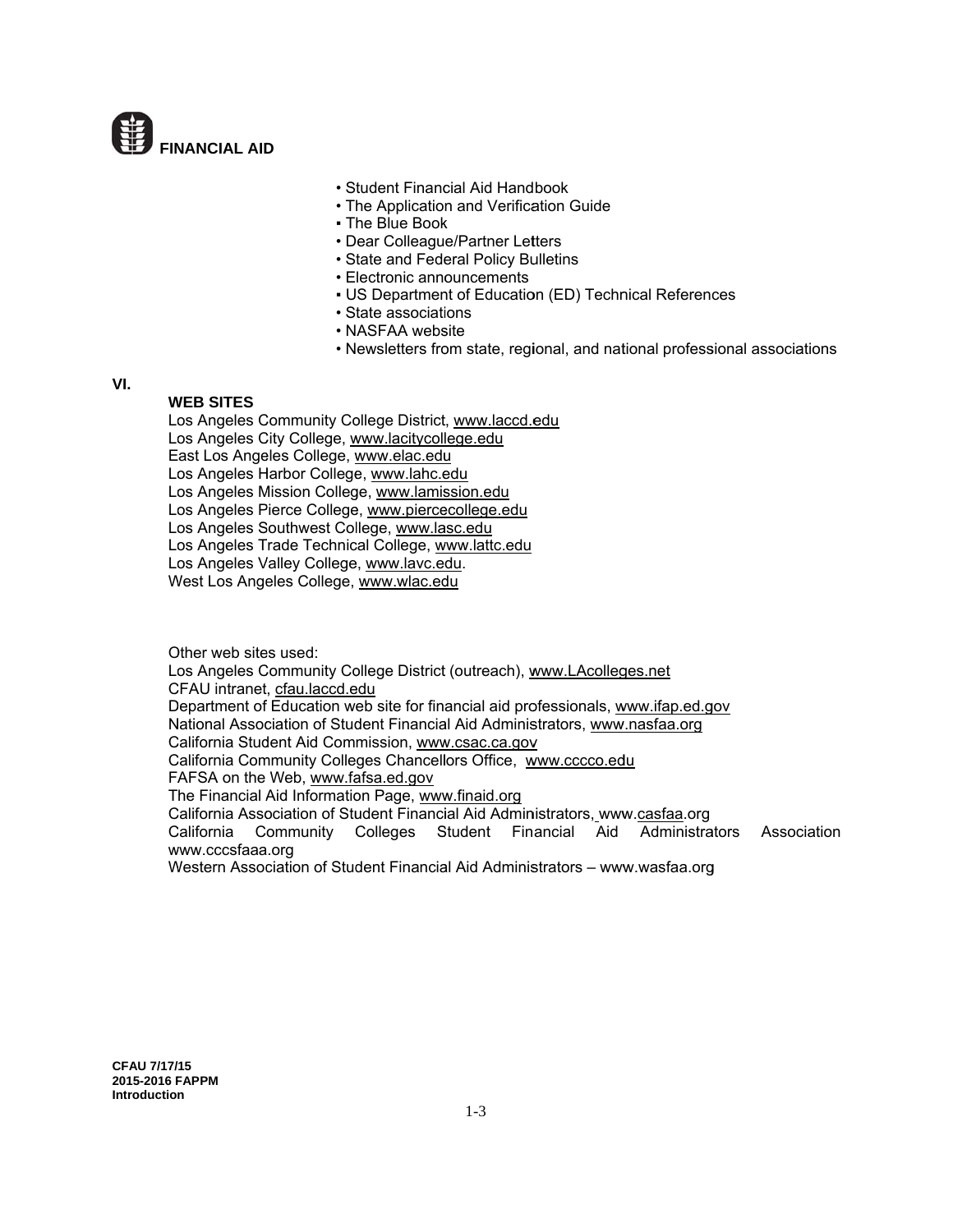

# **C CHAPTER 6 6. FEDERAL L FINANCIA AL AID PRO OGRAMS**

#### **I FEDERAL PROGRAMS S**

The following federal programs are offered at all nine colleges within the Los Angeles Community College District through the Program Participation Agreement.<sup>1</sup>

- A The Federal Pell Program
	- 1 The Federal Pell Grant provides gift aid assistance to undergraduate students who have not yet earned a baccalaureate or first professional degree.
	- $2<sup>1</sup>$ t is gift aid that does not need to be repaid.
	- $3<sup>2</sup>$ 1 2 full time se mesters or th e equivalent. Effective July 1, 2012, students can receive the federal Pell Grant for no more than
	- 4 The payment period is a semester. The academic year consists of two semesters: Fall and Spring.
		- a. Winter classes are treated as part of Fall for financial aid disbursements
		- b. Summer is a trailer semester for the Pell Grant. Students will qualify when they have remaining eligibility in the award year.
		- c. Students enrolled in Summer only must apply for federal aid on or before the last date to submit a FAFSA. The federal online applications deadline for 2015-16 is midnight Central time, June 30, 2016.
	- 5 Enrollment Level

 $\overline{\phantom{a}}$ 

- a. The minimum unit enrollment for the Federal Pell Grant is one (1) financial aid eligible unit at the home school.
- b. Pell disbursements are prorated based on the student's enrollment level. Fulltime is 12 units or more. Three quarter time is  $9 - 11$  % units. Half time is  $6 - 8$  $\frac{1}{2}$  units. Less than half time is less than 6 units.
- c. Additional units may be included in the enrollment level under a Consortium Agreement.<sup>2</sup>

pter 4 Agreements

<sup>&</sup>lt;sup>1</sup> See Chapter 4 Agreements<br><sup>2</sup> See Chapter 10 Consortium Agreements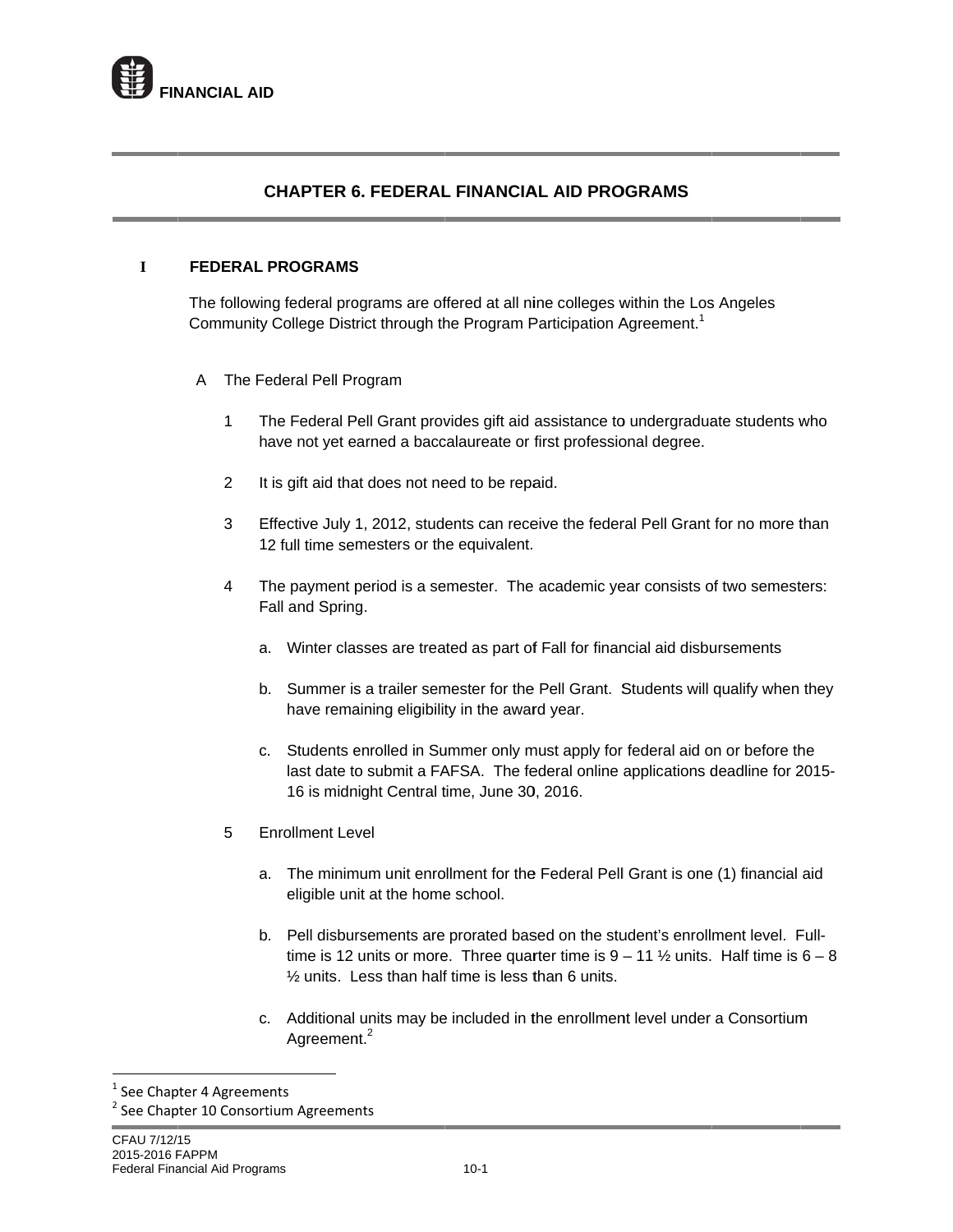

- 6 Students must meet the requirements of Satisfactory Academic Progress.<sup>3</sup>
- B Iraq and Afghanistan Service Grants
	- 1 Students may be eligible to receive the Iraq and Afghanistan Service Grant if they m meet all of the following:
		- a. The student is not eligible for a Federal Pell Grant based on EFC.
		- b. The student meets all other Federal Pell Grant eligibility
		- c. The student's parent or guardian was a member of the U.S. armed forces and died as a result of military service performed in Iraq or Afghanistan after the<br>events of 9/11<br>d. The student was under 24 years old or enrolled in college at least part-time at died as a result of military service performed in Iraq or Afghanistan after the events of 9 9/11
		- the time of the parent's or guardian's death.
	- 2 The grant award is equal to the amount of the maximum Federal Pell Grant for the award year but cannot exceed the student's cost of attendance for that award year.
		- a. Due to sequestration, for any 2015-16 Iraq and Afghanistan Service Grants first disbursed on or after October 1, 2015 and before October 1, 2016, the maximum award is \$5,382.30. (This is a reduction of 6.8% from the maximum award amount of \$5,775.00)
- C. Federal Supplemental Educational Opportunity Grant Program (FSEOG)
	- $1.$ students who have not yet earned a baccalaureate or first professional degree. FSEOG is a campus-based need-based $4$  gift aid available only to undergraduate
	- $2.$ The award must be made first to students with exceptional need.
		- a . Exceptional need is defined as students eligible for a Federal Pell Grant.
		- $b<sub>1</sub>$ . Colleges in LACCD have defined exceptional need as students with zero (0) EFC.
		- c. . The minimum grant amount of \$100 which may be prorated if the student is enrolled for less than an academic year.
	- $3<sub>r</sub>$ Education and is not provided for every student who could qualify. After the allocation has been awarded and disbursed, no more FSEOG awards can be made. Funding for FSEOG is limited to an allocation from the U.S. Department of

 $\overline{\phantom{a}}$ 

pter 15 Satisfactory Academic Progress

<sup>&</sup>lt;sup>3</sup> See Chapter 15 Satisfacto<br><sup>4</sup> See Chapter 13 Packaging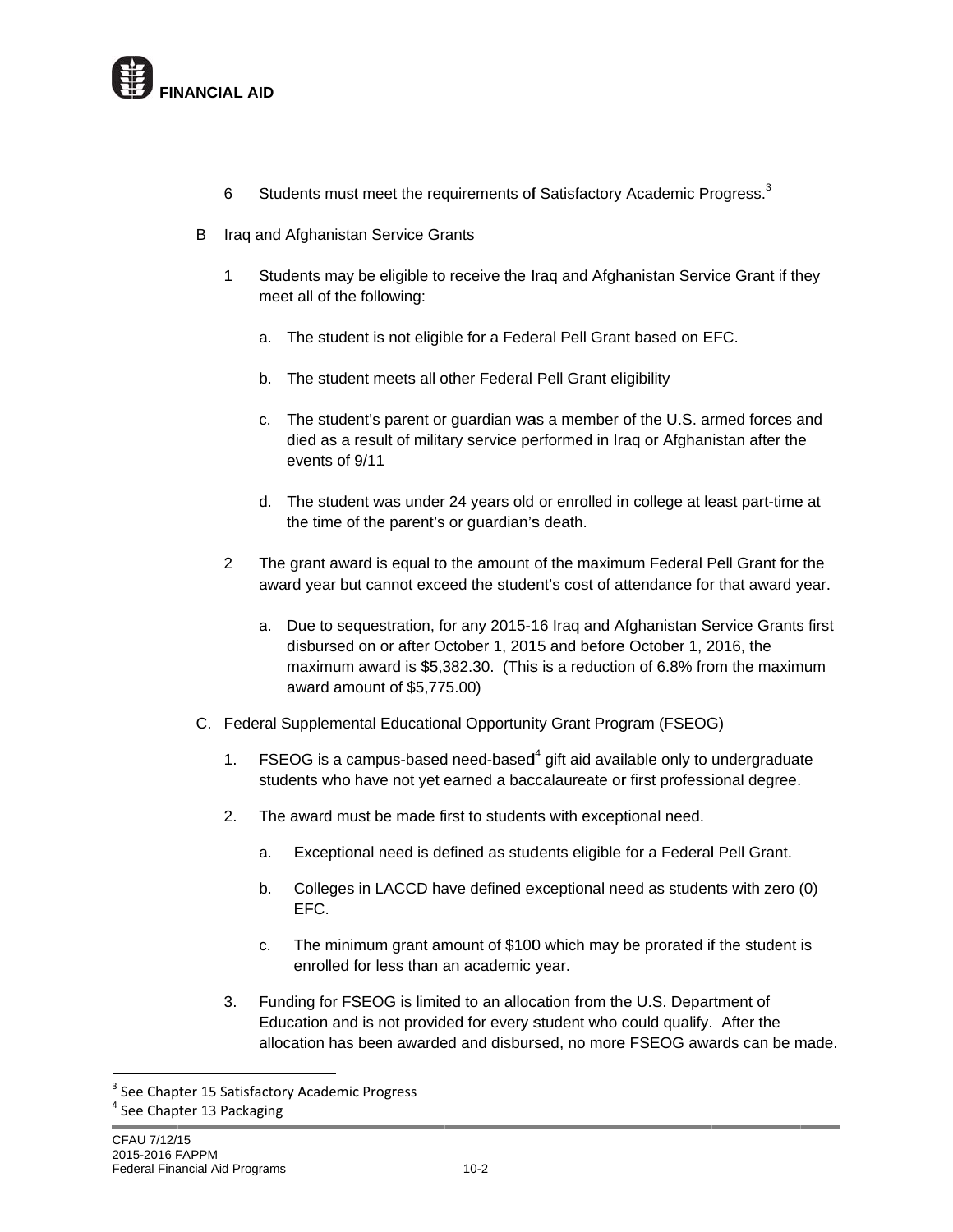

- a. Each college sets its deadline for campus-based funds.
- b. A portion of the allocation is set aside for students who will attend Spring only.
- D. Federal Work Study (FWS)
	- The FWS program provides for part-time employment while the student is in school.  $1<sub>1</sub>$
	- $2.$ It is a campus-based, need-based program. Awards cannot exceed the student's financial need.
	- $3<sub>1</sub>$ Funding is limited to an allocation.
	- 4. Each college sets its deadline to apply for FWS funds.
	- $5.$ Students must meet LACCD academic and progress standards to participate in FWS.
- E. Federal Perkins Loans
	- $1<sup>1</sup>$ Perkins Loans are low-interest (5%) federal student loans for students with exceptional need.
	- $2.$ The school is the lender. Students make payments to the school.
	- 3. Each Perkins Loan is comprised of federal funds (FCC - federal capital contribution) and school funds (ICC - institutional capital contribution). The schools ICC must equal or exceed one-third of the FCC.
	- 4. The Department of Education (ED) determines the college level of expenditure (LOE), the maximum dollar amount that ED allows a school to expend from the school's loan funds in a given year.
		- a. Congress is not currently allocating any federal capital contribution for the Perkins Loans Program but schools may continue to make loans through its revolving fund.
	- Students must sign a new Master Promissory Note (MPN) or must have a valid,  $5<sup>1</sup>$ legally enforceable MPN before any disbursement can be made.
	- Borrowers must participate in entrance and exit counseling. 6.
	- $7<sup>1</sup>$ Borrowers must be enrolled in at least 6 financial aid eligible units at the time of disbursement.
- F. Federal Direct Loans
	- Direct Subsidized/Unsubsidized Loans have annual and aggregate limits<sup>5</sup> that are  $1.$ the same for all students at a given grade level and dependency status.<sup>6</sup>

<sup>&</sup>lt;sup>5</sup> See Chapter 7 Loan Policy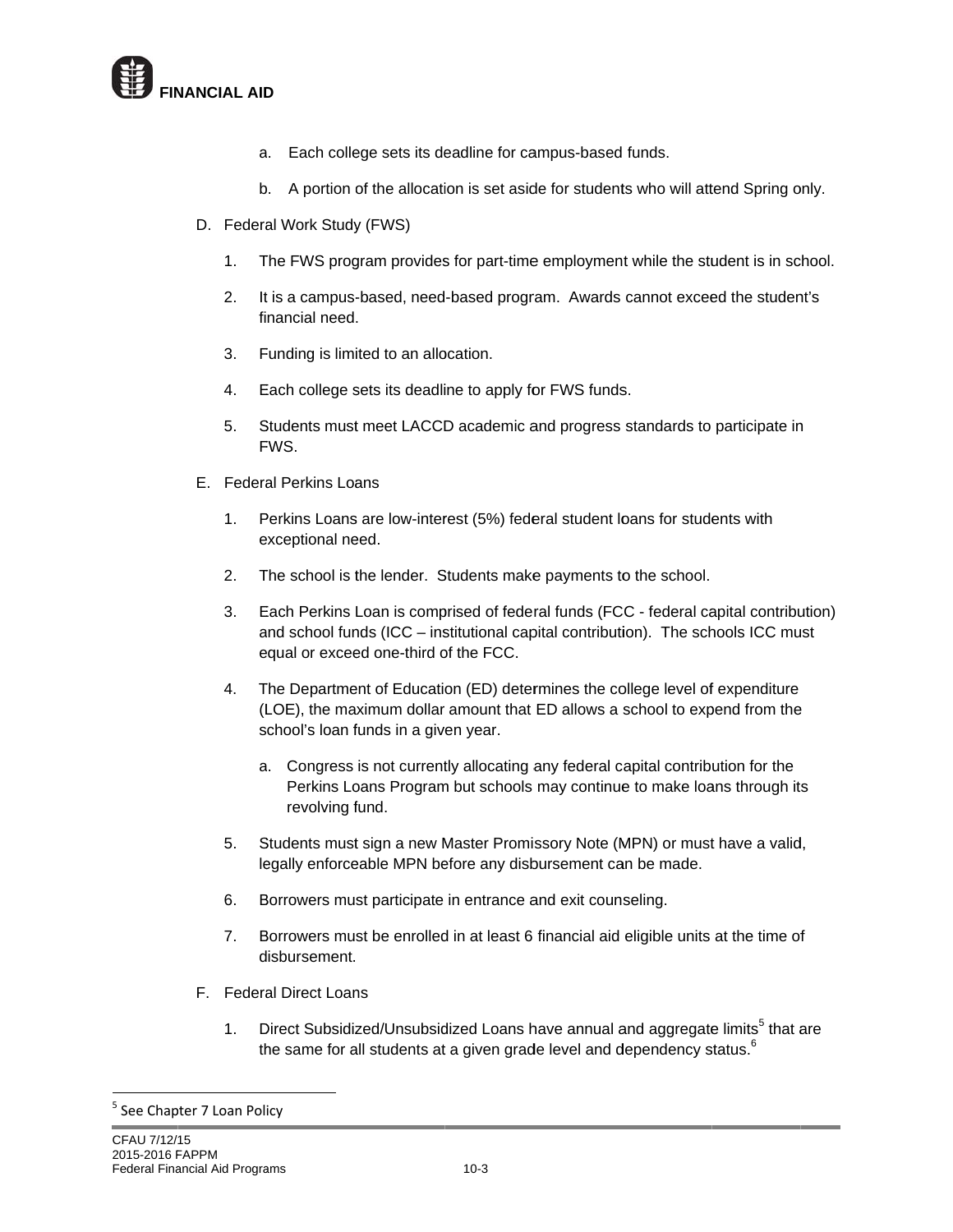

- $2.$ will be disbursed. It is typically one academic year: Fall and Spring. The loan period (or period of enrollment) is the academic period in which the loan
- 3. With the passage of the Subsidized Loan Eligibility Time Limit of 150% of the student's program length, it is important to accurately report the student's program of study, the program length, the student's loan period, and the student's level of e nrollment.
- $4.$ need. ED pays the interest on the loan while the student is in school at least half time, during grace period, and during periods of deferment. Direct Subsidized Loans are available to undergraduate students with financial
- $5.$ There is no need to demonstrate financial need. The student is responsible for paying interest on the loan during all periods. Direct Unsubsidized Loans are available to undergraduate and graduate students.
- G. Federal PLUS Loans
	- $1<sub>r</sub>$ undergraduate students to help pay education expenses. PLUS loans are available to graduate students and parents of dependent
	- $2.$ The U.S. Department of Education is the lender.
	- $3.$ The borrower must not have an adverse credit history.
	- $4.$ o other financial aid received . The maximum loan amount is the student's cost of attendance (COA) minus any

 $\overline{\phantom{a}}$ 

<sup>&</sup>lt;sup>6</sup> See Chapter 13 Packaging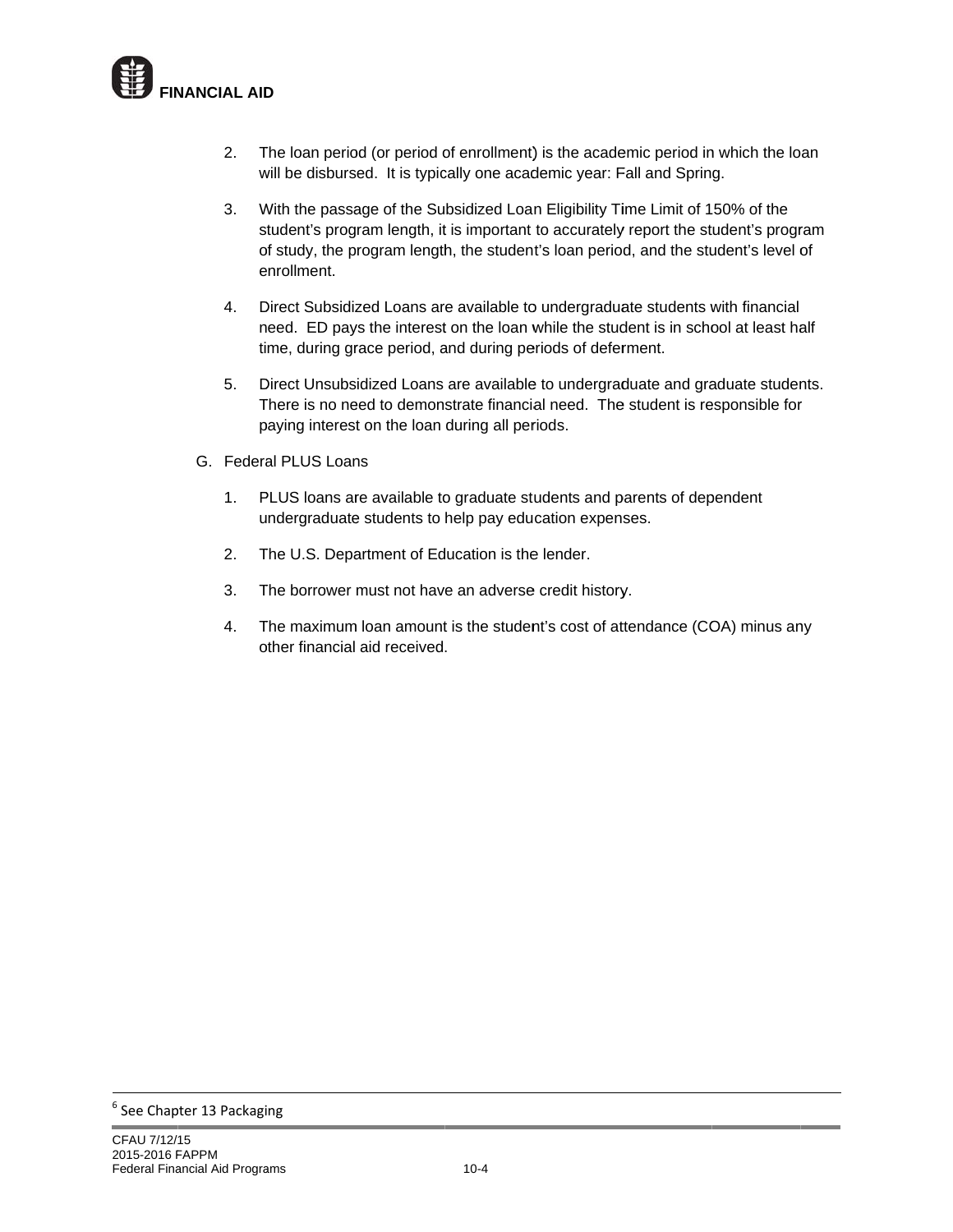

### **CHAPTER 8. COST OF ATTENDANCE**

#### $\mathbf{L}$ **GENERAL INFORMATION**

A. The Cost of Attendance (COA) for the colleges within the Los Angeles Community College District<sup>1</sup> is based on the 2015-16 Student Expense Budgets developed by the California Student Aid Commission<sup>2</sup>.

#### П. **COST OF ATTENDANCE**

- A. Federal Pell Grant Program
	- 1. The Cost of Attendance for the Federal Pell Grant program is based on full time, full year attendance. A full year is two semesters (nine months) of enrollment.
	- 2. Enrollment and tuition fees are calculated based on the number of average units of the full time students at LACCD.
	- 3. Federal Pell Grants for the Summer term will be awarded and disbursed as the last session of the 2015-16 award year, based upon the student's remaining award year eligibility.
	- 4. The Expected Family Contribution (EFC) from the 2015-16 ISIR will be used to determine eligibility for all terms, including the Summer 2016.
- **B. Campus Based Programs** 
	- 1. Cost of Attendance for campus based programs will be adjusted based on actual semesters of attendance.
	- 2. Campus based aid will be awarded and paid during the Summer 2015 as the first session of the 2015-16 award year.
	- 3. Campus based aid for Summer 2015 will be based on 2015-15 Cost of Attendance and EFC.
- $C_{1}$ Winter Inter-session
	- 1. Winter inter-sessions are considered and paid as part of the Fall semester.

<sup>&</sup>lt;sup>1</sup> See Chapter 8 of the FAMS Manual for the LACCD Student Budgets

 $2$  The Student Expense Budgets for 2015-16 provided by the California Student Aid Commission are based upon average expenses reported by students at the University of California, California State University, and California Community Colleges in the 2006-07 Student Expenses and Resources Survey (SEARS), adjusted for nine years of inflation or deflation.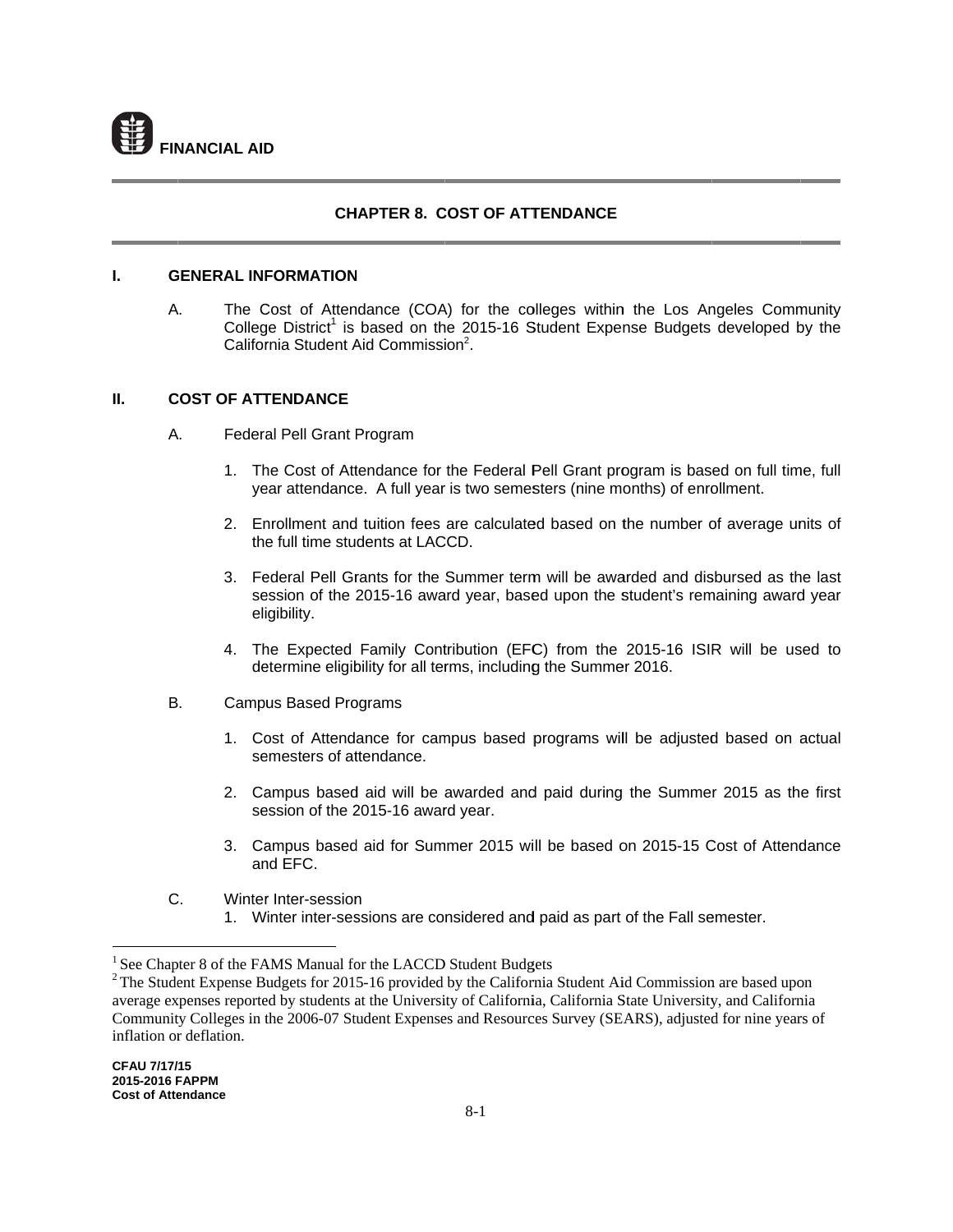

# **CHAPTER 10. CONSORTIUM AGREEMENTS**

#### $\mathbf{I}$ **COLLEGES WITHIN THE LOS ANGELES COMMUNITY COLLEGE DISTRICT**

- A Pursuant to Federal Regulations 34 CFR 600.9(a) and 690.9, the nine colleges of the Los Angeles Community College District allow financial aid students concurrently enrolled in two or more colleges within the District to combine their total enrollment for the purpose of receiving federal and state financial aid benefits.
- B The Board of Trustees adopted as its policy, Board Rule 8700.
	- $\mathbf{1}$ It is the policy of the Los Angeles Community College District that any person enrolled in the Los Angeles Community College District who is receiving financial aid pursuant to Federal Regulations 34 CFR 600 et seq. may satisfy his/her minimum unit requirements in any one or more of the colleges within the District.
	- $\overline{2}$ A student's "home school" shall be the college that the student designates as the college where the student intends to complete his/her educational goal and/or complete his/her associate degree requirements.
	- The student's eligibility shall be calculated on the basis of the full course load 3 carried by the student at the several institutions for the award period; however, the student shall receive financial aid funds only from the home school.
		- a. Campus based programs have limited funding and colleges give priority to students who maintain at least halftime enrollment status at the home school.
	- The home school shall be responsible for the following: 4
		- Determining the student's eligibility to receive financial aid.  $a_{-}$
		- b. Disbursing all financial aid funds to the student.
		- c. Monitoring the student's eligibility, including whether or not the student is maintaining satisfactory academic progress as defined in the federal regulations and in Chapter 15 of the LACCD Financial Aid Policies and Procedures Manual.
		- d. Calculating Return to Title IV funds.
		- e. Maintaining the student's financial aid records.
- C. Student Enrollment Status
	- The enrollment status will be the sum total of all units in which the student is  $1.$ enrolled throughout the District.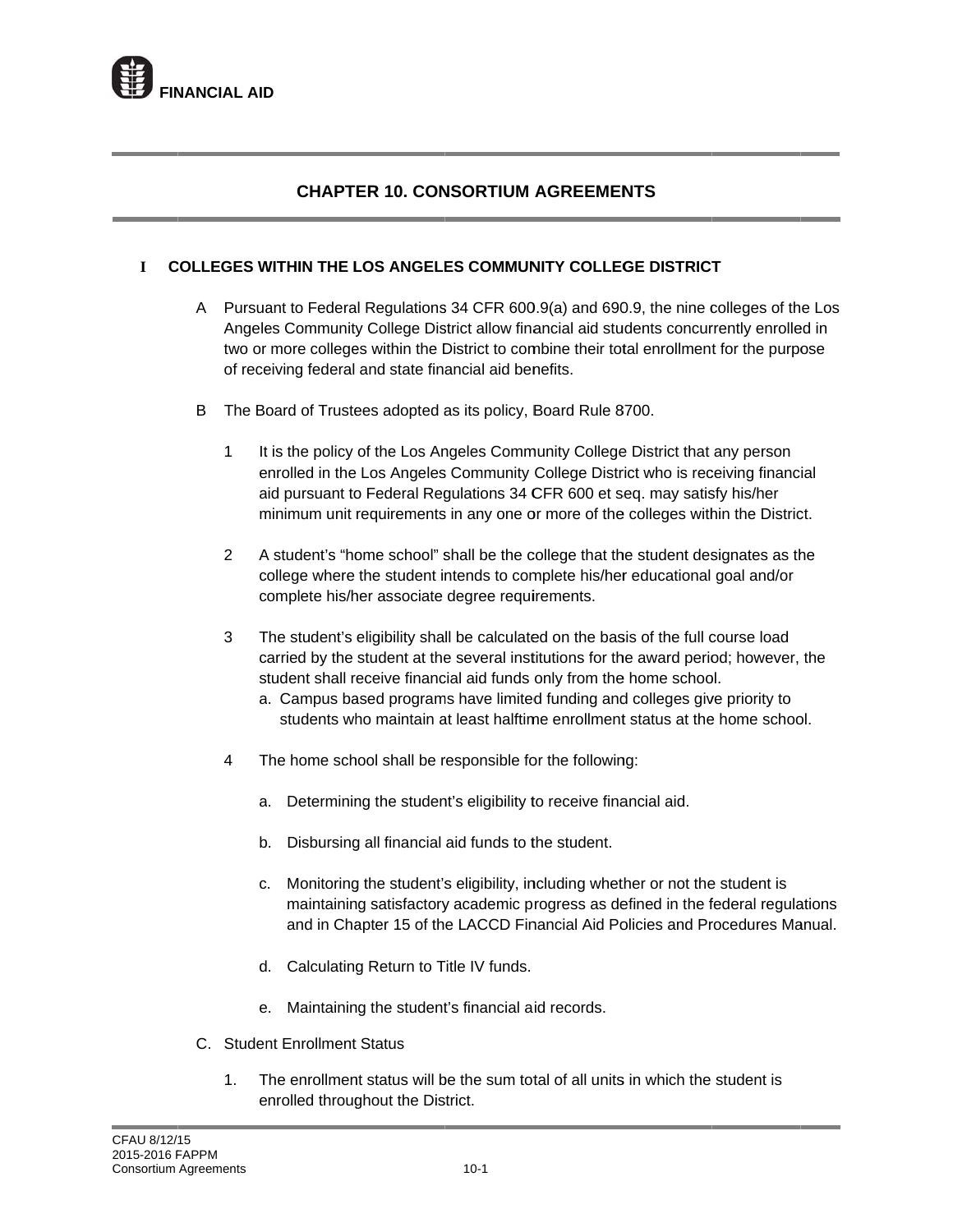

- a . To remain eligible for aid, the student must maintain at least one (1) financial aid eligib le unit at the home school .
- b. Up to thirty (30) remedial/basic skills courses may be eligible for financial aid. Students are informed that all units completed will count towards their 150% program eligibility.
- c . Financial aid units for students whose petitions for reinstatement or extension require an approved Student Educational Plan (SEP) contract will consist of classes in the SEP in which the student is enrolled for the term.

## D. ITV Cl asses

- $1.$ s chool. Students taking ITV courses must be enrolled in at least one (1) unit at the home
	- a . Students enrolled in ITV courses receive their transcripts for those courses from Los Angeles Mission College.
	- $b<sub>1</sub>$ . Students enrolled in ITV courses only must designate Los Angeles Mission College as the home school to be considered for financial aid.
	- c. ITV classes are included in disbursements for other classes.
- E. Award Calculation
	- $1.$ evaluated, awarded, and receive funds the same as students enrolled in only one c ollege. Students concurrently enrolled at more than one college in the District will be
- F. Disbursement
	- $1.$ other eligibility requirements will be the responsibility of the home school. Procedures for disbursing aid, monitoring satisfactory academic progress (SAP) and
	- $2.$ cycle as all other students. Students taking consortium classes under Board Rule 8700 will be paid in the same
- G. Repayments
	- $1<sub>r</sub>$ Office at the home school in accordance with applicable regulations governing Federal Return to Title IV Regulations and the LACCD policy in Chapter 14 of the LACCD Financial Aid Policies and Procedures Manual. Refunds or repayments to any Title IV program will be executed by the Financial Aid
- H. Conditions Affecting Federal Aid and State Aid
	- $1<sub>l</sub>$ based on concurrent enrollment at all colleges within the District as long as the student maintains the minimum enrollment of one unit at the home school. Eligibility for Federal Pell Grant and Cal Grant will be calculated by the home school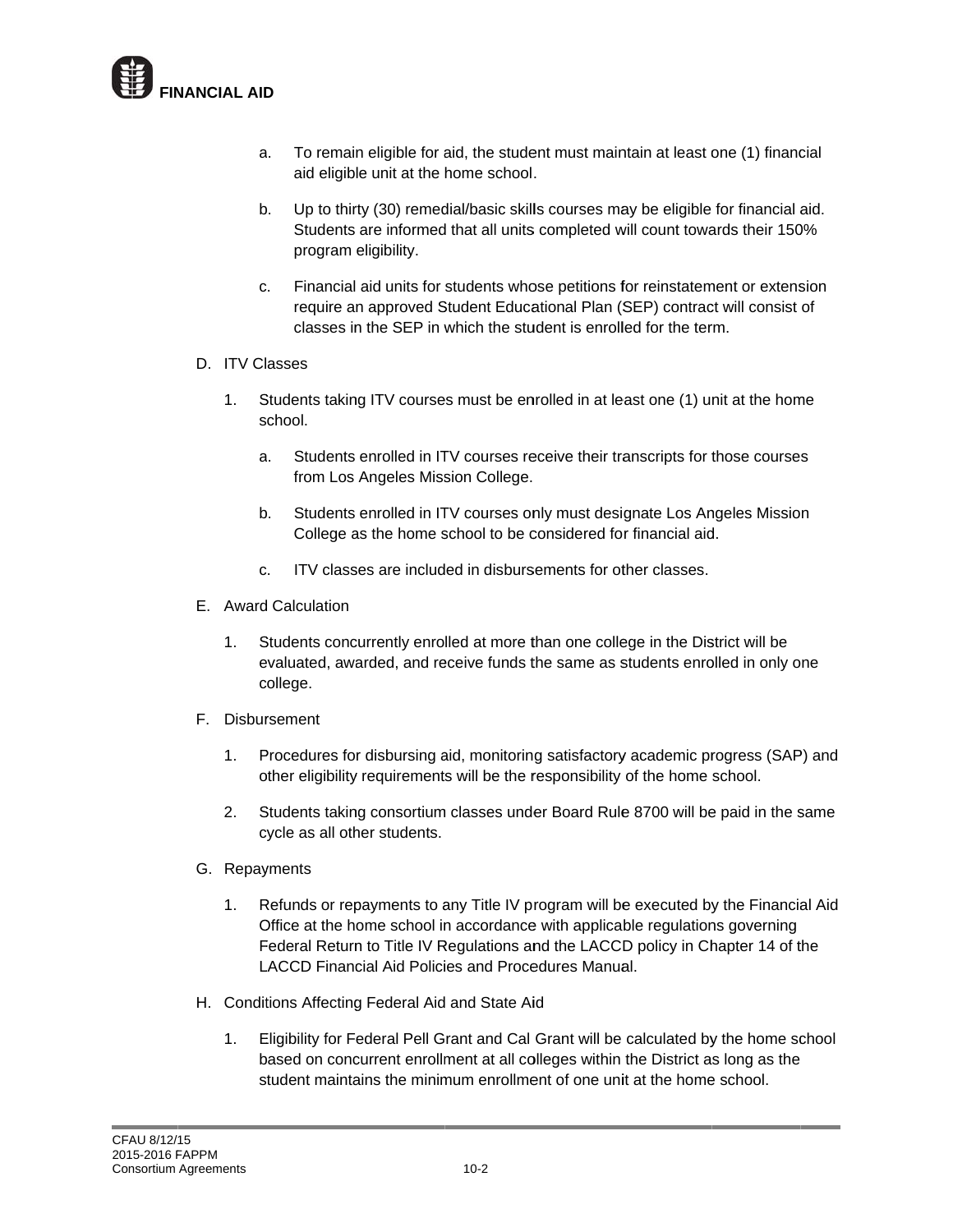

- $2.$ Because individual college funding is limited on federal campus-based programs (FWS, FSEOG, and Federal Perkins Loans), priority in awarding these funds is given to students who maintain at least half-time enrollment at the home school on a term-by-term basis throughout the award year.
- 3. Consortium agreements may not be in effect for students borrowing funds under the Direct Loan Program.
- Conditions Affecting the Board of Governors Fee Waiver Program<sup>1</sup> (BOGFW) L.
	- $1.$ BOGFW A or any of the special classification BOGFW may be processed by the institution at which the student enrolls and presents a BOGFW application and supporting documentation.
	- $2.$ BOGFW B will be processed by the automated BOGFW process for students who submits a valid ISIR and meet the income standards for BOGFW B.
	- $3.$ BOGFW B may also be processed by the institution at which the student is enrolled and submits a BOGFW application that meets the income standards for BOGFW B.
	- BOGFW C eligibility is determined based on eligibility demonstrated on the ISIR or 4. California ISIR. Eligibility will be determined by the automated BOGFW process.
	- $5.$ BOGFW eligibility is certified once per award year and may be applied to all enrollment periods for that year.

# II COLLEGES OUTSIDE OF THE LOS ANGELES COMMUNITY COLLEGE DISTRICT

- A Students who are enrolled at an institution within the Los Angeles Community College District and take classes at another institution outside of the District may receive financial aid if there is a written Consortium Agreement between the Primary School (home campus) and the Secondary School (host campus). The coursework taken at the Secondary School must count toward the educational goal at the Primary School. Not all colleges participate in consortium agreements.
	- 1 Consortium Agreement is defined as a written agreement between two or more institutions eligible to receive Title IV, HEA funding, where one institution undertakes the responsibility to determine a student's eligibility for financial aid and calculate and disburse the funds to the student.
	- 2 Home Campus or Primary Campus is defined as the institution at which the student is matriculated and plans to complete his/her education goal.
	- 3 Host Campus or Secondary Campus is defined as the institution to which the student seeks supplemental access.

<sup>&</sup>lt;sup>1</sup> See Chapter 9 for the automated BOG Fee Waiver Process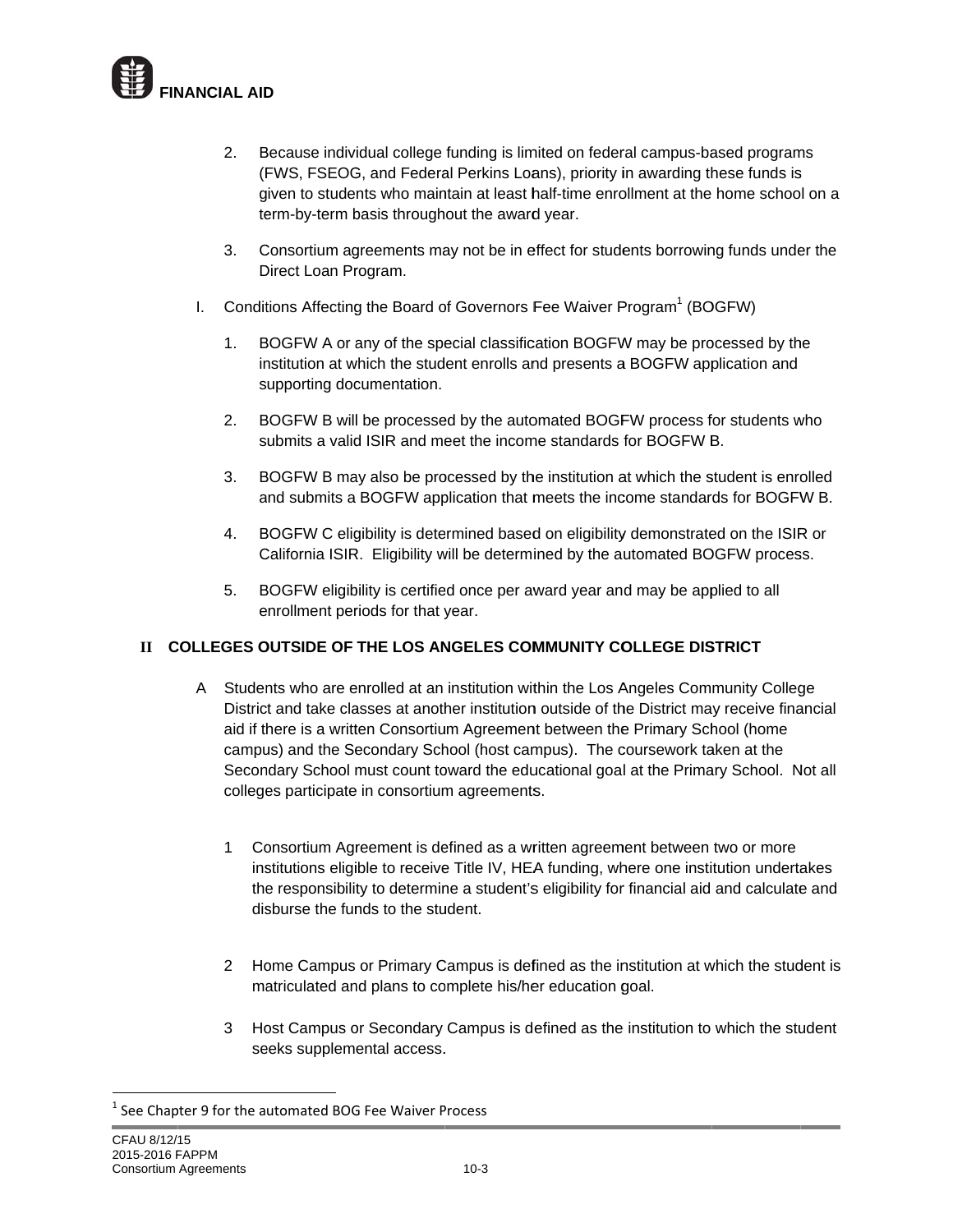

- In a Consortium Agreement, the Home Campus is responsible for processing the B student's financial aid.
	- 1. If a student is enrolled at LACCD and a 4-year college, the 4-year college must be the Primary Campus.
- C Cross Enrollment at CSU and UC
	- Pursuant to Education Code section 66750 et seq.<sup>2</sup> any student enrolled in any  $1$ campus of the California Community Colleges, the California State University (CSU), or the University of California (UC) who meets the requirements of Section 66752 may enroll without formal admission and payment of additional fees in a maximum of one course per academic term at a campus of the other systems on a space available basis at the discretion of the appropriate campus authorities on both campuses.
	- 2 A consortium agreement is not required for LACCD students attending either CSU or UC under Education Code section 66750 et seq. Under these circumstances, the LACCD college will continue to be the Home Campus.
- D Federal Pell Grants
	- 1. A Consortium Agreement is required between the Home Campus and the Host Campus in order for the student to receive a Federal Pell Grant for attendance at both institutions.
- E The student will be responsible for initiating the Consortium Agreement and obtaining the appropriate signatures and documentation of enrollment at the Host Campus prior to disbursement.
- F A separate Agreement must be executed for each term of the award year.
	- 1. Consortium Agreements must be completed and submitted during the enrollment period for which the payment is requested.
	- 2. Agreements submitted after the term in which payment is requested will not be accepted.
	- 3. Documentation of enrollment may be required prior to any disbursement
	- 4. The student is responsible for submitting transcripts to Admissions and Records at the completion of the class(es) under the Agreement.

<sup>&</sup>lt;sup>2</sup> See California Education Code Section 66750-66754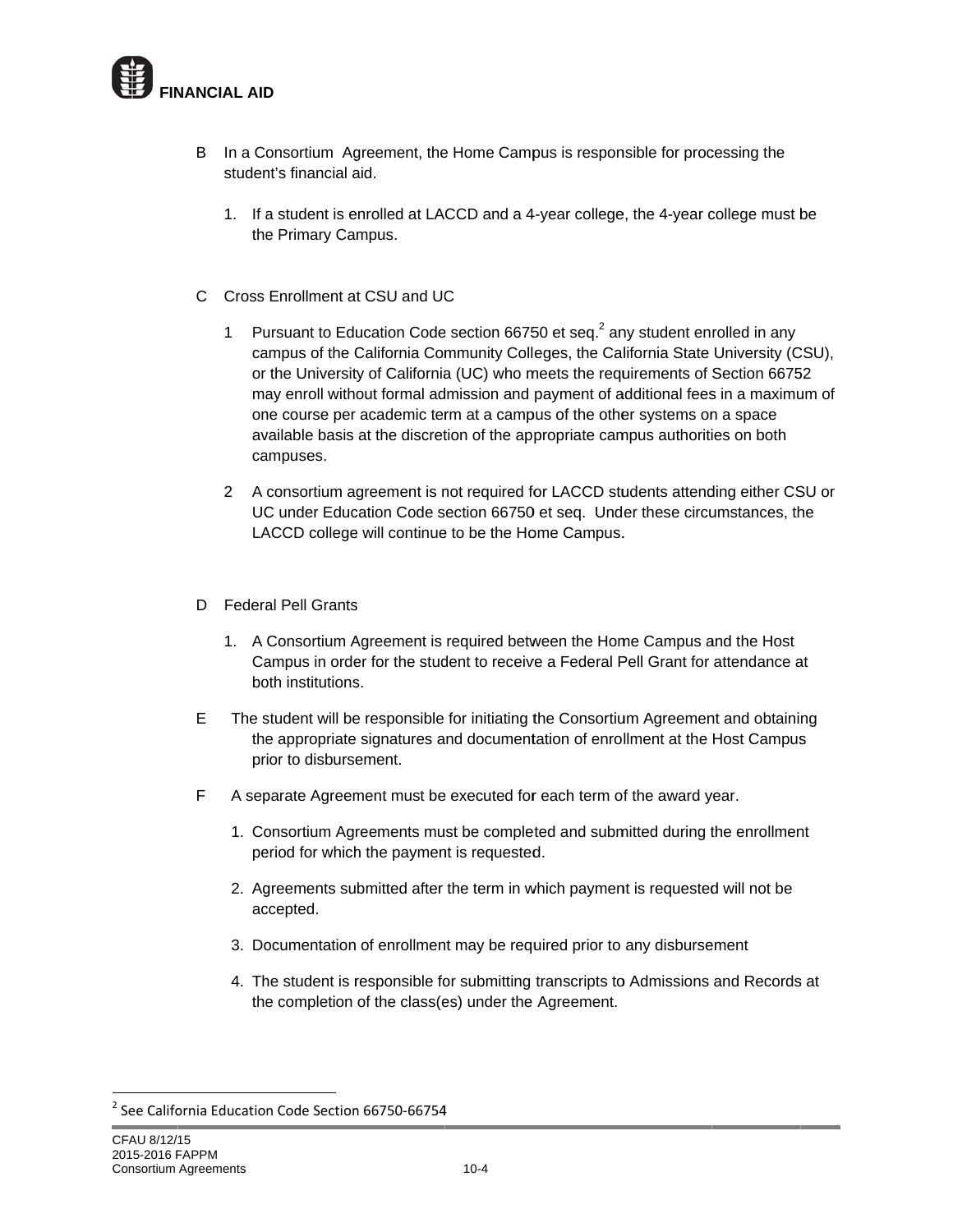## **CHAPTER 15. SATISFACTORY ACADEMIC PROGRESS POLICY**

## **I. GENERAL INFORMATION**

- A. In accordance with the Higher Education Act of 1965, as amended, the Los Angeles Community College District (hereinafter referred to as LACCD) establishes the following Standards of Satisfactory Academic Progress (SAP).<sup>1</sup> These Standards apply to all students who apply for and receive financial aid from the programs listed below.<sup>2</sup>
	- 1. Federal Pell Grant
	- 2. Iraq and Afghanistan Service Grant
	- 3. Federal Supplemental Educational Opportunity Grant (FSEOG)
	- 4. Federal Work Study (FWS)
	- 5. Federal Perkins Loan
	- 6. Federal Nursing Loan
	- 7. Federal Direct Stafford (student) and PLUS (parent) Loans
	- 8. Cal Grant (B and C)
	- 9. Child Development Grant
	- 10. California Chafee Grant
	- 11. California National Guard Education Assistance Award Program (CNG EAAP)
- B. Professional Judgment may be exercised in applying these standards in accordance with Section 479A of the Higher Education Act of 1965, as amended.
- C. Satisfactory Academic Progress standards are reasonable if they are the same as or stricter than the institution's standards for a student enrolled in the same educational program who is not receiving assistance under Title IV Federal Student Aid programs.
- D. Current and previous coursework earned at any college within the LACCD will be reviewed for compliance with the standards put forth in this policy.
- E. Consortium classes
	- 1. All classes throughout the LACCD will be included when reviewing satisfactory academic progress.

 $\overline{a}$ 

<sup>1</sup>See Appendix 15.1 for SAP Brochure.

<sup>2</sup>The Board of Governors Fee Waiver Program (BOG) is specifically omitted from the above list. A student enrolled at one of the nine LACCD colleges who applies for and is eligible for the BOG program will be granted the assistance irrespective of his/her status under these academic provisions.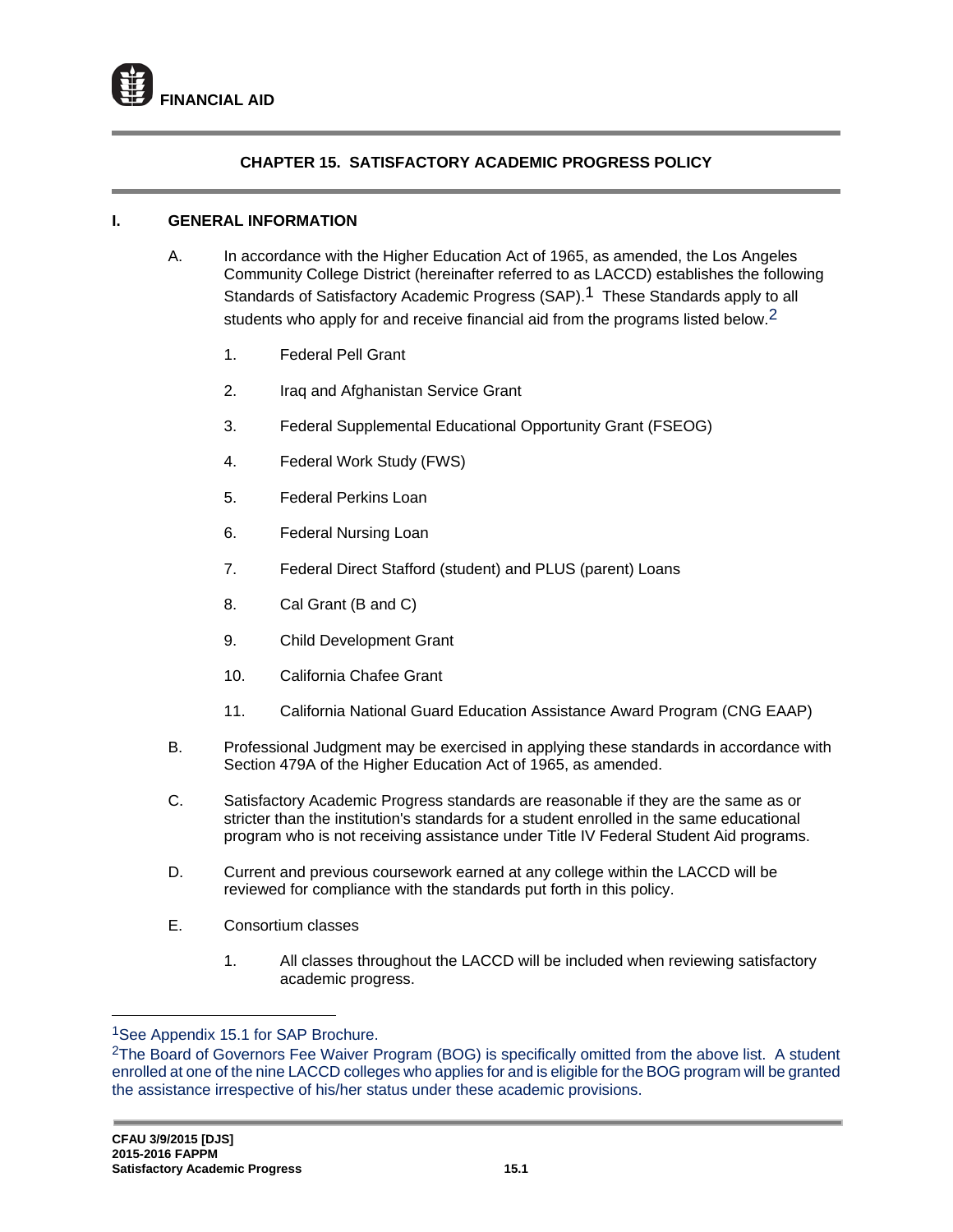

- 2. For students aided under a consortium agreement with colleges **outside** the LACCD, consortium classes will be included during satisfactory academic progress review. The district student information system will collect, maintain, and utilize the number of outside units entered into the system for calculating student eligibility.
- F. Repeated coursework
	- 1. Repeated coursework within the LACCD will be counted towards attempted units as defined in this chapter.
	- 2. For repeated coursework for which a student has petitioned the college to utilize the most recent grade received, only the most recent grade received will be used for cumulative Grade Point Average (GPA) calculation for SAP status determination.
- G. Transfer credits from institutions outside the LACCD will be used and evaluated for SAP standing. Transfer units are added when the institution receives transcripts from outside the district. College Admissions & Records Offices (A&R) will record incoming transcripts.
- H. **Academic Renewal.** All classes and all units that have been exempted from academic consideration (i.e., considered for academic standing, college GPA calculation, and as otherwise determined by the Admissions & Records Office) due to Academic Renewal are still considered and counted towards all SAP standards for financial aid eligibility, unless otherwise affected by the Repeated Coursework rule noted above regarding GPA calculation (Section I.F.2).

## **II. GENERAL REQUIREMENTS**

- A. Students receiving financial aid must be enrolled in an eligible program. An eligible program is defined as:
	- 1. An educational program that leads to an associate degree, **or**
	- 2. An educational program which is at least a two-year academic transfer program that is acceptable for full credit toward a bachelor's degree, **or**
	- 3. An educational program which leads to a certificate (excluding Skills Certificate programs) that prepares a student for gainful employment in a recognized occupation.

# **III. SATISFACTORY ACADEMIC PROGRESS (SAP) STANDARDS**3

- A. Maintenance of a 2.0 or higher cumulative GPA.
- B. Completion of a minimum of 67% of cumulative units attempted. Entries recorded in the students' academic record as Incomplete (INC), No Credit (NCR), No Pass (NP), and/or Withdrawal (W) are considered non-grades and must compose 33% or less of the cumulative units attempted.

 $\overline{a}$ 

<sup>3</sup>See Appendix 15.2 for Explanation of Grades and Grade Points.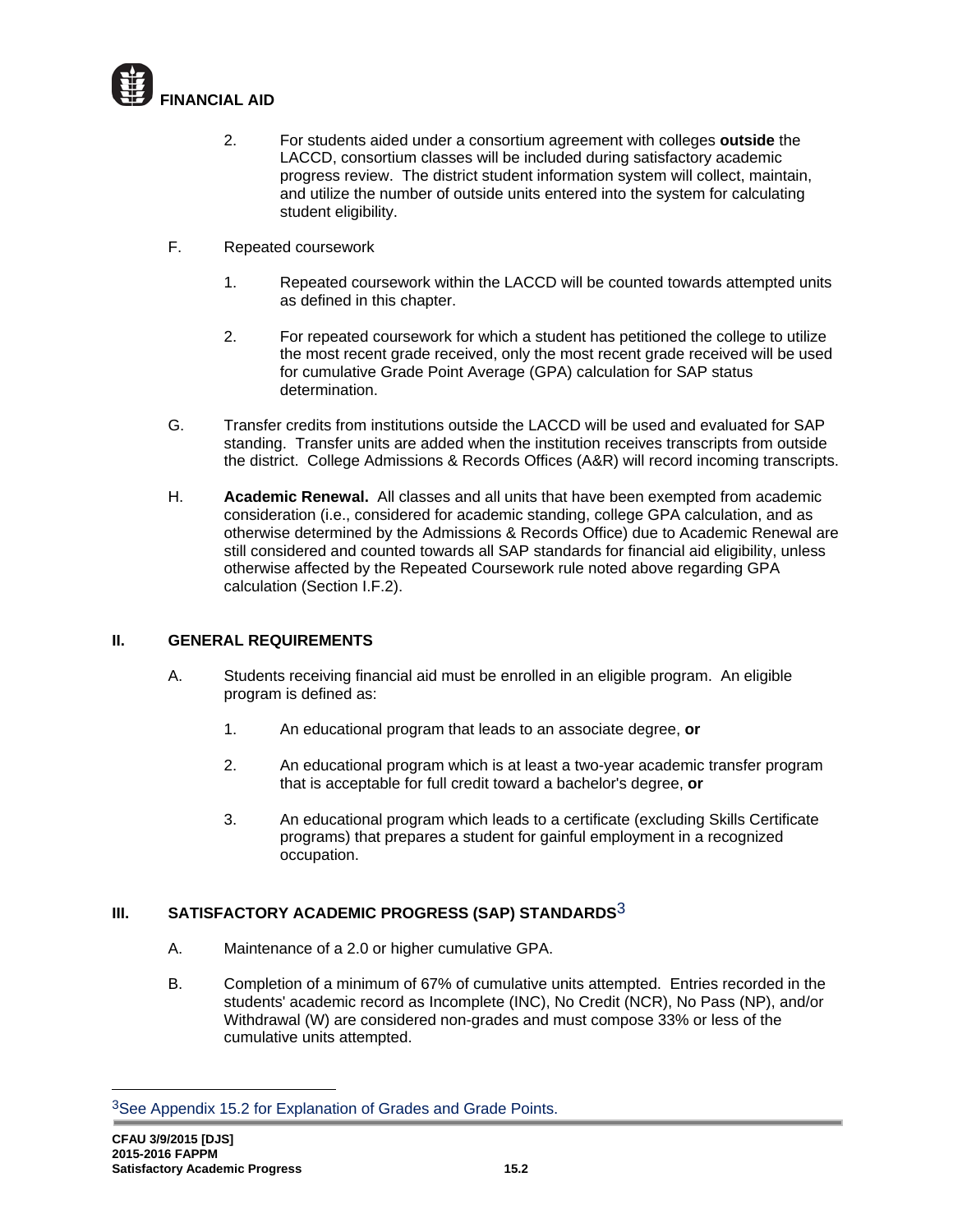

- C. Fewer than ninety (90) attempted units for students who indicate AA degree, AS degree or transfer program as their educational goal.
	- 1. Remedial ESL and Basic Skills/Remedial classes are excluded from the ninety (90) unit limit when determining units attempted. These classes are classified in the Student Information System as Basic Skills classes.
	- 2. Students who have already earned an Associate or higher degree outside of the LACCD will need to follow the petition procedure.
	- 3. In Progress (IP) grades count as attempted units in the maximum time frame only. IP grades do not affect cumulative grade point average in the qualitative measure nor are they included as completed units in the quantitative measure.

## **IV. APPLICATION OF STANDARDS**

- A. Satisfactory Academic Progress standing for financial aid students will be determined at the end of each payment period/semester (Summer, Fall/Winter, or Spring).
- B. Students who are disqualified from financial aid eligibility will be notified (by mail or email) and receive information regarding the petition process.
- C. Students disqualified at **any** college in the LACCD, are disqualified at **all** colleges within the LACCD.
- D. **Warning Letter.**4Students will receive a Warning Letter (by mail or email) if they were initially in good standing (based on SAP standards) but at the end of their most current semester they show one of the following academic deficiencies:
	- 1. Cumulative GPA is less than 2.0.
	- 2. Cumulative non-grades are greater than 33%.
- E. **Advisory Letter.**5Students will receive an Advisory Letter at the end of the first semester where their number of units attempted reaches or exceeds forty-five (45).
- F. **Disqualification.**6 Students will be disqualified if they have one or more of the following academic deficiencies:
	- 1. Cumulative GPA is less than 2.0 following a semester for which the student received a Warning Letter.
	- 2. Cumulative non-grades are greater than 33% following a semester for which the student received a Warning Letter.
	- 3. Total units attempted (excluding Remedial ESL and Basic Skills/Remedial classes, as noted in III.C.1, above) are equal to or greater than ninety (90).
	- 4. An Associate or higher degree has been earned outside the LACCD. Degree

 $\overline{a}$ 

<sup>4</sup>See Appendix 15.4 for Warning Form Letter 5See Appendix 15.5 for Advisory Form Letter 6See Appendix 15.3 for Disqualification Form Letter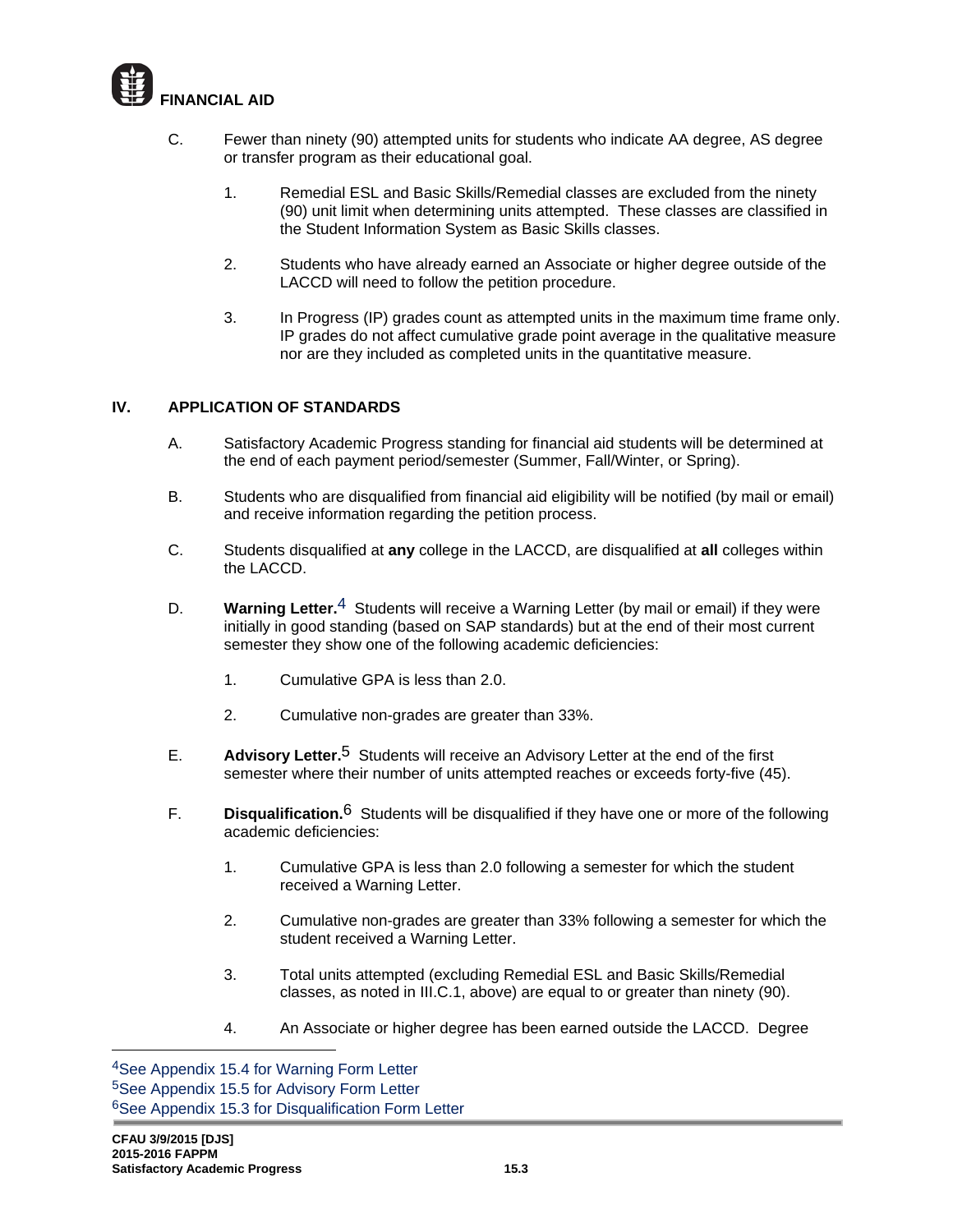

information received and posted to the district Student Information System during a semester will be evaluated for the following semester for potential disqualification.

## **V. MAXIMUM TIME LENGTH**

- A. Students attending for the purpose of obtaining an Associate of Arts degree (AA), an Associate of Science degree (AS), or completion of requirements for transfer to a fouryear college are allowed 90 attempted units in which to complete their objective. Exceptions may be made when the requirements of a student's objective cause the student to exceed the maximum time limit.
- B. Certificate Programs.
	- 1. Some certificate programs at the LACCD colleges may be completed in less time than that required for the Associate of Arts (AA), Associate of Science (AS), and transfer programs.
	- 2. The following table shows the normal completion time and maximum time for certificate programs of varying length:

| Units required for<br>the Certificate<br>Program | <b>Normal Length</b> | <b>Maximum Length</b> |
|--------------------------------------------------|----------------------|-----------------------|
| 16 to 24                                         | 2 semesters          | 3 semesters           |
| 25 to 36                                         | 3 semesters          | 5 semesters           |
| 37 to 48                                         | 4 semesters          | 6 semesters           |

C. Students enrolled in certificate programs may continue to qualify for financial aid up to ninety (90) attempted units, six (6) full-time semesters, or the equivalent, if they are planning to obtain an AA or AS degree or to transfer to a four-year school in addition to obtaining a certificate.

#### **VI. SUMMER AND WINTER PERIODS OF ENROLLMENT**

A. Summer and Winter terms are included in the Satisfactory Academic Progress evaluation process. Summer is considered a separate semester for evaluation purposes. Winter term, as it is combined with Fall semester for payment purposes, is included with the Fall semester for SAP evaluation purposes.

#### **VII. PETITION PROCEDURE FOR REINSTATEMENT OR EXTENSION OF FINANCIAL AID ELIGIBILITY**

A. To petition for reinstatement or extension of financial aid eligibility, a student must file the appropriate petition form with the Financial Aid Office (FAO). A student may obtain the appropriate **Petition for Reinstatement** (also referred to as R1 or R2 to denote the level of petition) form (see Sections III.A and III.B, above) or **Petition for Extension** (also referred to as E1 or E2 to denote the level of petition) form (see Section III.C, above) from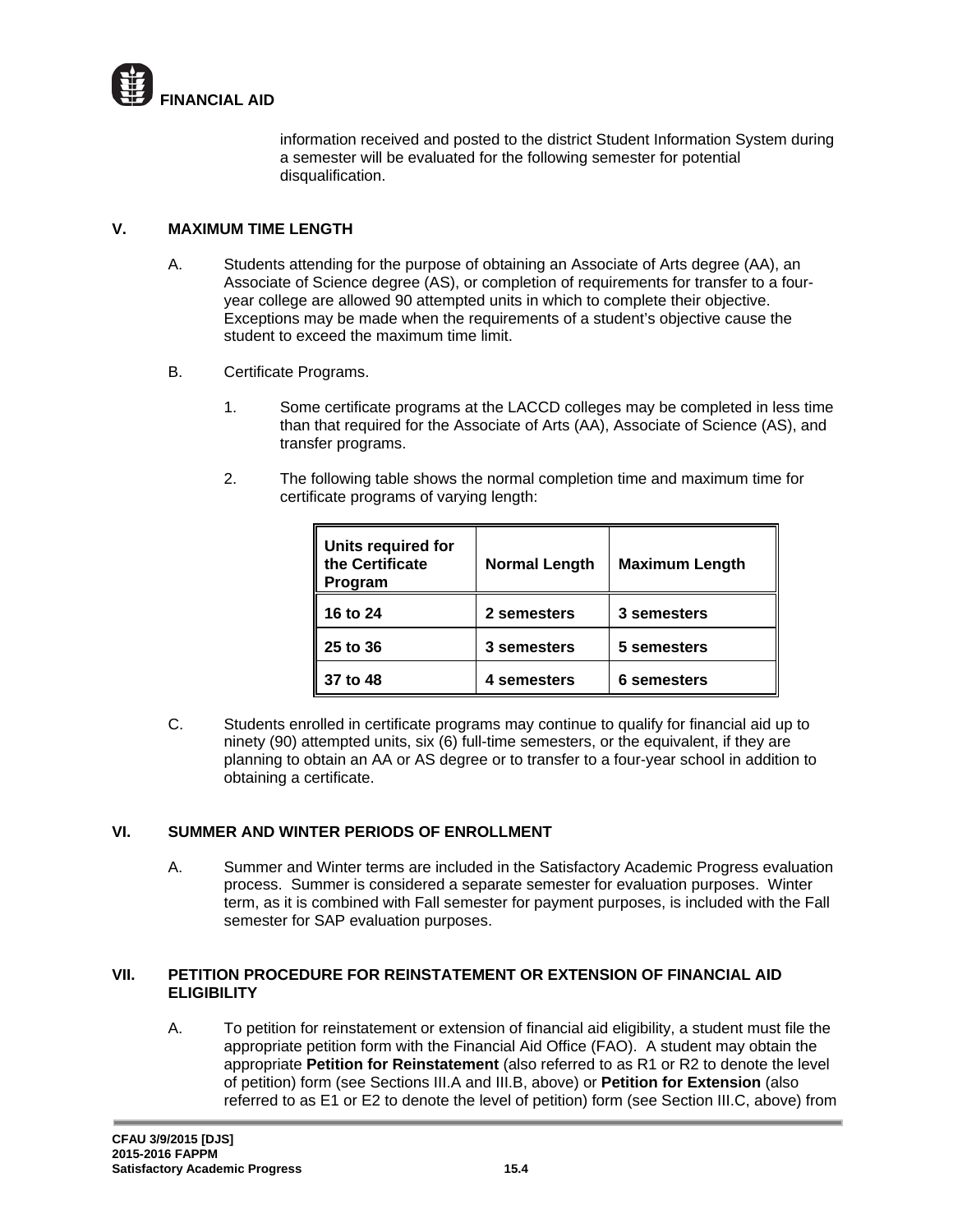

the FAO at the student's specified college. Petition forms must be submitted to the FAO with any supporting documentation the student wishes to have considered.

- B. Students submitting **Petition for Extension** forms must also submit a current **Student Educational Plan (SEP)** prepared by an academic counselor. The SEP should outline the minimum required courses necessary to complete the student's educational program.
- C. Petition forms must be submitted before the end of the semester/term for which the student requests consideration of reinstatement or extension of financial aid eligibility. Students who are disqualified for the Fall semester who are enrolled in the Winter Term must submit their petitions before the end of the Winter Term for consideration for the Fall/Winter terms.
- D. Students are not eligible for any federal or state aid (except for federal student (Direct Stafford) or parent (Direct PLUS) loans) retroactively for petitions received and approved after the payment period ends.
- E. Petitions forms should be completed in ink or typed and consist of a written statement from the student as to why he/she is petitioning the disqualification. Students are expected to address any and all mitigating circumstances beyond their control that have affected their academic performance or request for additional classes and units. Additional information may be supplied by the student which supports their rationale for requesting reinstatement or extension of financial aid eligibility.
- F. Upon receipt of the request, the Reviewer(s) shall consider the petition.
	- 1. A first-level (R1 or E1) petition must be reviewed by either a) the campus Financial Aid Manager or Supervisor, or b) a committee which has as a voting member either the campus Financial Aid Manager or Supervisor.
	- 2. The result of the petition will generally be provided to the student in writing (email or mail) within 30 calendar days. Due to workload issues or other unforeseen events, decisions may require more than 30 calendar days. If this occurs, the FAO may send notice to the student regarding the delay and expected date for the completion of the review process.
	- 3. Students with an approved Petition for Reinstatement (see Sections III.A and III.B, above) may be approved for more than one semester if the Reviewer sets forth terms of academic progress that the student must meet for continued eligibility. If the student is not meeting the terms of the approval, they will be disqualified from continued financial aid eligibility. Note: The Reviewer may approve a Petition for Reinstatement for a single semester, whereby the student must meet all SAP policy standards by the end of the semester to be eligible for continued financial aid eligibility. A student with an approved Petition for Reinstatement is considered to be placed on probation.
	- 4. Students with an approved Petition for Extension (see Section III.C, above) will receive approval for only the minimum number of courses required to complete their educational program, as determined by the student's academic counselor and approved by the Reviewer. Enrollment status for financial aid calculation purposes will be determined by enrollment in approved classes only. Only one attempt per approved class will be considered for student aid calculation purposes once a Petition for Extension has been approved.
	- 5. Students may submit up to two petitions per semester/term, if a student's petition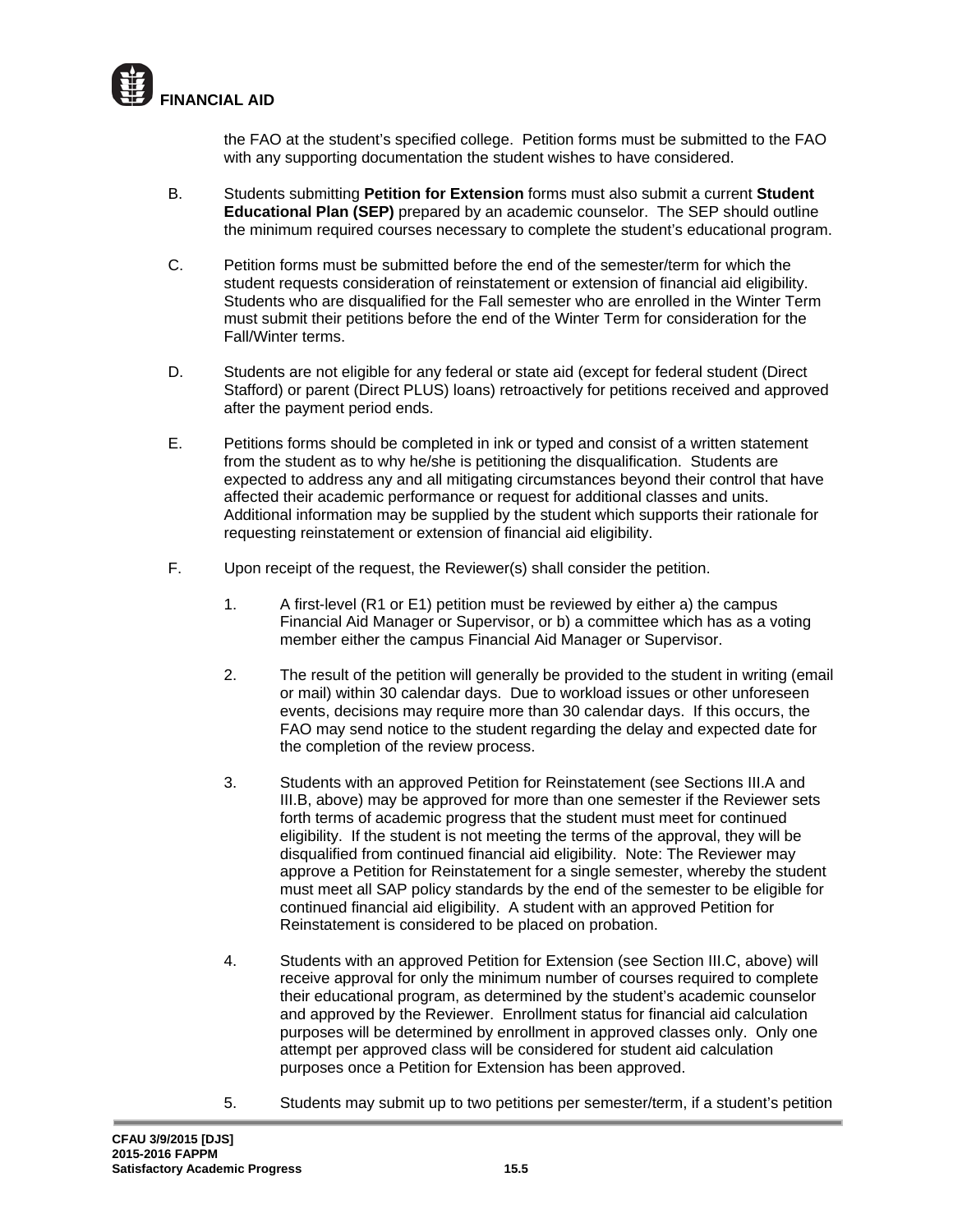

is denied, and assuming all petitions are received and reviewed before the end of the specified semester/term. Students may only submit a second-level petition after a decision is rendered on a first-level petition. Students are not guaranteed the right to submit a second-level petition if their first-level petition (R1 or E1) for the semester is submitted with less than 30 days left in the specified semester.

6. An Administrative Review may be initiated by a student who reasonably believes that college, state, and/or federal guidelines were applied incorrectly and, therefore, adversely affected their financial aid status, rights and privileges. An Administrative Review is conducted by a district-appointed administrator. Administrative Reviews must be submitted before the end of the specified semester for which the student is requesting reinstatement or extension of financial aid eligibility.

## **VIII. SYSTEM RELATED INFORMATION**

- A. SAP student status codes: The following codes designate a student's calculated SAP status, based on all calculation rules above:
	- 1. **SP** Signifies a student is meeting all SAP standards for the stated semester.
	- 2. **WN** Signifies a student has been placed on Warning status for the stated semester (see IV.D, above).
	- 3. **FD** Signifies a student has been disqualified for not meeting one or more SAP standards.
	- 4. **ID** Signifies an Interim Disqualification status for a student. This code is placed on the subsequent semester for which it has been calculated that a student appears to be ineligible due to reaching or exceeding 90 units attempted, or now shows having earned an AA/AS or bachelor's degree. This code is used before the end of a semester (usually after 70% of a semester has passed), and is calculated based on prior Attempted Units and current Attempted Units combined. Students who receive this code will be sent a letter (by email or mail) indicating their expected disqualification (and need to submit an Extension Petition for further financial aid eligibility consideration) for the following semester.
	- 5. **IG** Signifies SAP status calculation is awaiting outstanding grades for classes. As such, the student's status remains uncalculated until the next regular SAP calculation cycle. This status will stop future disbursements.
	- 6. **SG**  Signifies SAP status calculation is awaiting outstanding grades for classes. This status is used for students who are currently SP status and have not been assigned an ID status for the upcoming semester. This status will be used after the last ID calculation is performed for a given semester, but before the start of the upcoming semester. A student's SAP status will remain uncalculated until the next regular SAP calculation cycle.
- B. Reinstatement Petition override codes: Override codes were developed to allow petition Reviewers (as noted in Section VII, above) to designate specific stipulations for approved Reinstatement petitions. The following list of codes are available for use:
	- 1. **MS –** Signifies a one-semester approval of a petition. No semester-specific stipulations have been set. As such, the student will be reviewed for overall SAP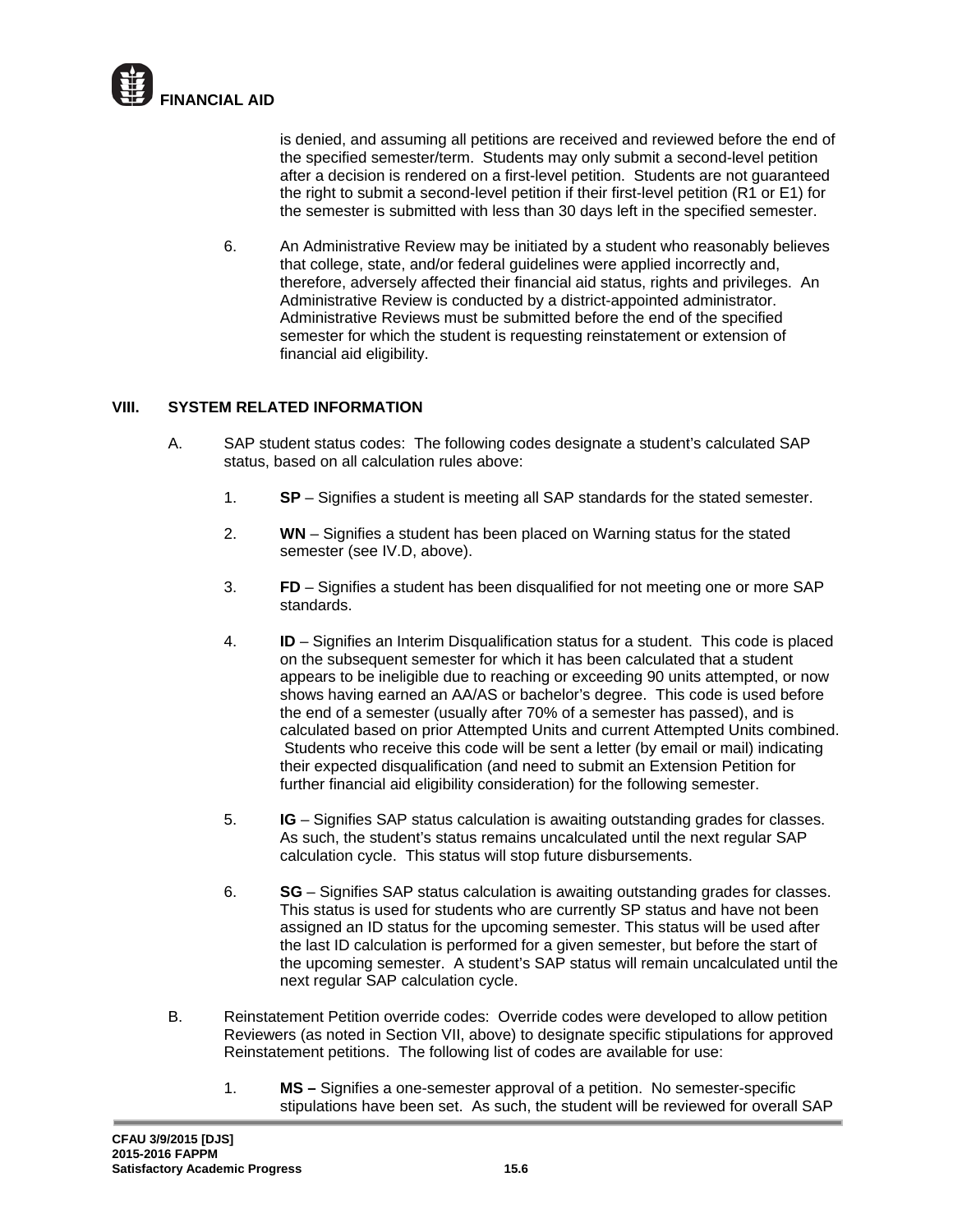

standing at the end of such semester and subject to regular review for progress. Usual use of this code is for situations whereby the data system has miscalculated the correct SAP standing of the student, and the petition Reviewer is allowing a semester of aid eligibility regardless of the system-determined status of the student.

- 2. **MP –** Signifies a one-semester approval of a petition. No semester-specific stipulations have been set. As such, the student will be reviewed for overall SAP standing at the end of such semester and subject to regular review for progress. Although similar to the MS code, the intended use of the MP code is for situations where the petition Reviewer assumes or is requiring the petitioner to meet overall SAP standards after only one semester of an approved petition.
- 3. **MA –** Signifies a one-semester approval of a petition, with possible automatic continuation of the approval if the student maintains a semester GPA of 4.0 and successfully completes 100% of their classes. Students who meet these semester stipulations but continue to not meet overall SAP standards will continue to be eligible for financial aid. The student will be reviewed for overall SAP standing at the end of each subsequent semester and subject to regular review for progress, except when the above-stated semester stipulations have been met.
- 4. **MB –** Signifies a one-semester approval of a petition, with possible automatic continuation of the approval if the student maintains a semester GPA of 3.0 (or higher) and successfully completes 80% (or higher) of their classes. Students who meet these semester stipulations but continue to not meet overall SAP standards will continue to be eligible for financial aid. The student will be reviewed for overall SAP standing at the end of each subsequent semester and subject to regular review for progress, except when the above-stated semester stipulations have been met.
- 5. **MC –** Signifies a one-semester approval of a petition, with possible automatic continuation of the approval if the student maintains a semester GPA of 2.25 (or higher) and successfully completes 70% (or higher) of their classes. Students who meet these semester stipulations but continue to not meet overall SAP standards will continue to be eligible for financial aid. The student will be reviewed for overall SAP standing at the end of each subsequent semester and subject to regular review for progress, except when the above-stated semester stipulations have been met.
- C. Extension Petition override codes: Override codes were developed to allow petition Reviewers (as noted in Section VII, above) to designate specific stipulations for approved Extension petitions. The following list of codes are available for use:
	- 1. **MX –** Signifies an approval of an Extension petition whereby the student's enrollment status for financial aid calculation purposes will be determined by enrollment in approved classes only. No semester-specific stipulations have been set. As such, the student will be reviewed for overall SAP standing at the end of such semester and subject to regular review for progress on GPA and passing percentage criteria only (see Sections III.A and III.B, above).
	- 2. **AX –** Signifies an approval of an Extension petition whereby the student's enrollment status for financial aid calculation purposes will be determined by enrollment in approved classes only. Semester-specific stipulations of maintaining a semester GPA of 4.0 and passing 100% are required for automatic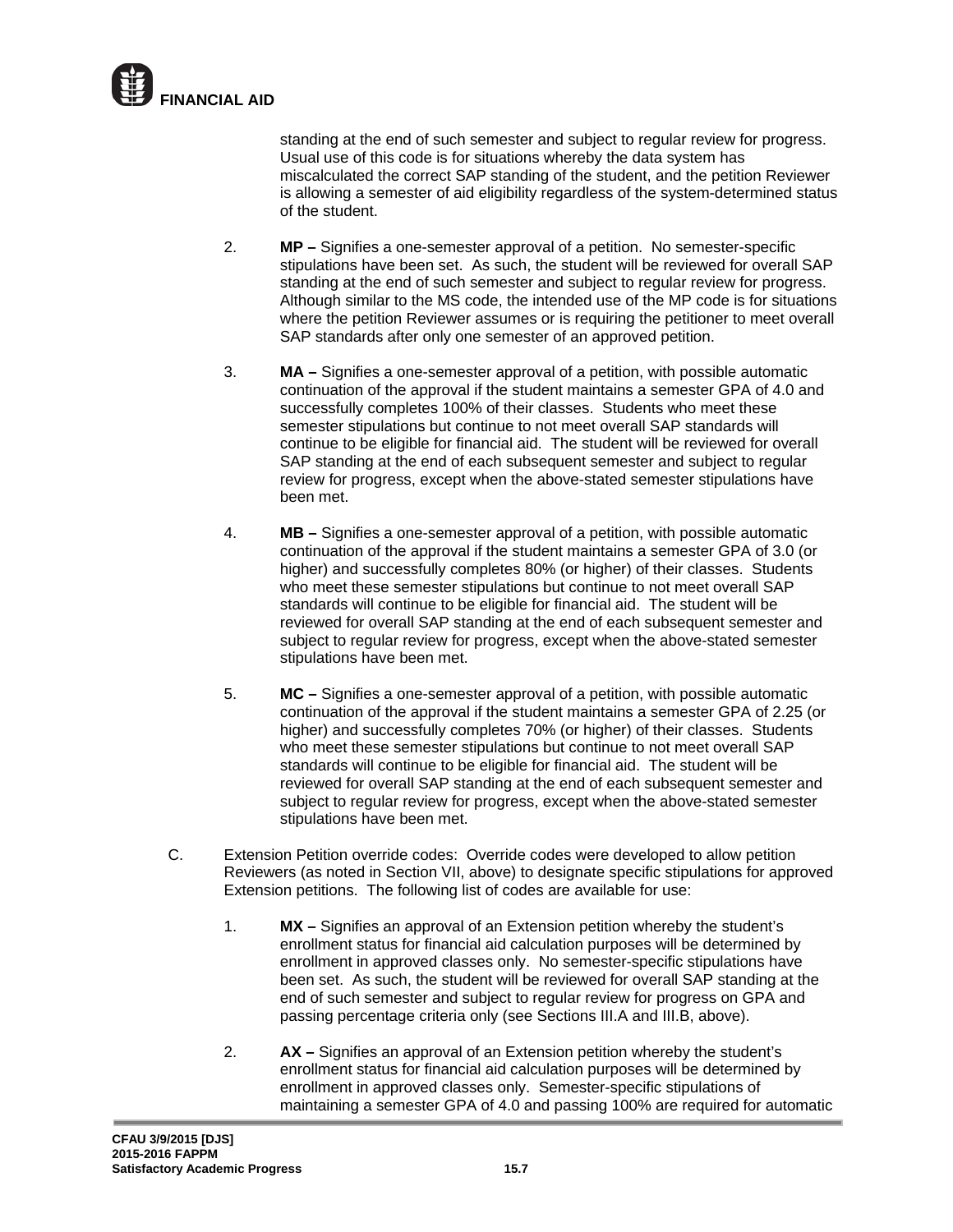

continued eligibility beyond the stated semester. Students will be reviewed for overall SAP standing at the end of such semester and subject to regular review for progress on GPA and passing percentage criteria only (see Sections III.A and III.B, above), unless the student has met the stated semester-specific stipulations noted above.

- 3. **BX –** Signifies an approval of an Extension petition whereby the student's enrollment status for financial aid calculation purposes will be determined by enrollment in approved classes only. Semester-specific stipulations of maintaining a semester GPA of 3.0 (or higher) and passing 80% (or higher) are required for automatic continued eligibility beyond the stated semester. Students will be reviewed for overall SAP standing at the end of such semester and subject to regular review for progress on GPA and passing percentage criteria only (see Sections III.A and III.B, above), unless the student has met the stated semesterspecific stipulations noted above.
- 4. **CX –** Signifies an approval of an Extension petition whereby the student's enrollment status for financial aid calculation purposes will be determined by enrollment in approved classes only. Semester-specific stipulations of maintaining a semester GPA of 2.25 (or higher) and passing 70% (or higher) are required for automatic continued eligibility beyond the stated semester. Students will be reviewed for overall SAP standing at the end of such semester and subject to regular review for progress on GPA and passing percentage criteria only (see Sections III.A and III.B, above), unless the student has met the stated semesterspecific stipulations noted above.
- D. General use override code
	- 1. **MD –** Signifies disqualification for financial aid eligibility. Used to override an incorrect placement of a different override code.
- E. Expanded Reinstatement Petition override codes: As of the Fall 2012 semester, additional override codes were developed for use with approved Reinstatement petitions whereby the Reviewer wants to calculate and disburse financial aid based on approved courses only (similar to approved Extension petitions).
	- 1. **MY –** Signifies a one-semester approval of a petition whereby the student's enrollment status for financial aid calculation purposes will be determined by enrollment in approved classes only. The student will be subject to regular review for progress for subsequent semesters.
	- 2. **AY –** Signifies approval of a petition whereby the student's enrollment status for financial aid calculation purposes will be determined by enrollment in approved classes only. Semester-specific stipulations of maintaining a semester GPA of 4.0 and passing 100% (or higher) are required for automatic continued eligibility beyond the stated semester. Students will be reviewed for overall SAP standing at the end of such semester and subject to regular review for progress on all SAP criteria, unless the student has met the stated semester-specific stipulations noted above.
	- 3. **BY –** Signifies approval of a petition whereby the student's enrollment status for financial aid calculation purposes will be determined by enrollment in approved classes only. Semester-specific stipulations of maintaining a semester GPA of 3.0 (or higher) and passing 80% (or higher) are required for automatic continued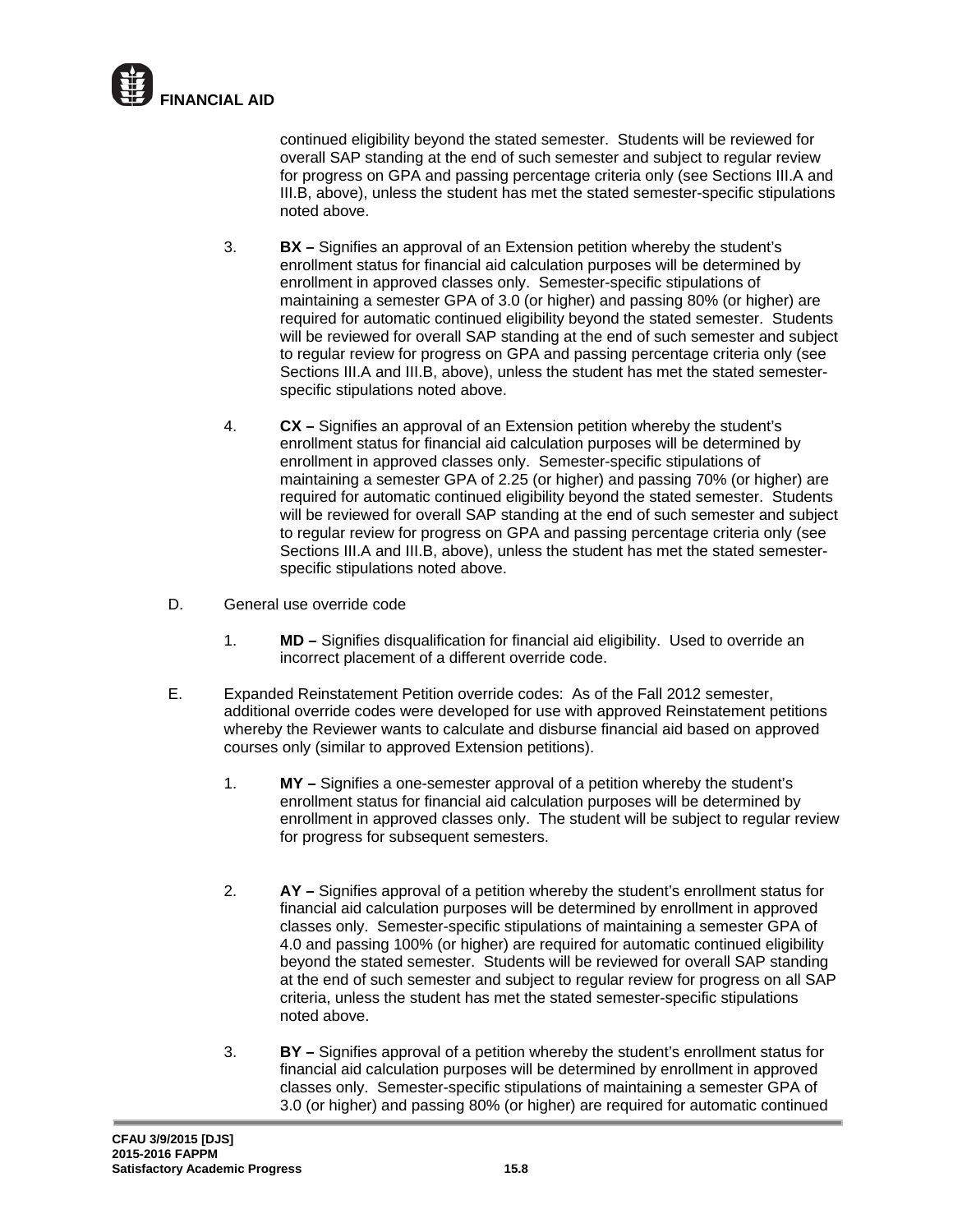

eligibility beyond the stated semester. Students will be reviewed for overall SAP standing at the end of such semester and subject to regular review for progress on all SAP criteria, unless the student has met the stated semester-specific stipulations noted above.

- 4. **CY –** Signifies approval of a petition whereby the student's enrollment status for financial aid calculation purposes will be determined by enrollment in approved classes only. Semester-specific stipulations of maintaining a semester GPA of 2.25 (or higher) and passing 70% (or higher) are required for automatic continued eligibility beyond the stated semester. Students will be reviewed for overall SAP standing at the end of such semester and subject to regular review for progress on all SAP criteria, unless the student has met the stated semester-specific stipulations noted above.
- F. Denied petitions: As of the Spring 2014 semester, newly established codes were created to indicate when a petition (Reinstatement or Extension) was denied. These codes were developed to assist in data collection in determining the number of petitions reviewed in the LACCD each semester.
	- 1. **D1**  Signifies a first-level petition (R1 or E1) has been denied for the stated semester. In addition to the code (entered on DEC screen A471), brief comments should be entered on DEC (screen A469) that indicate the Campus where the petition was reviewed and denied.
	- 2. **D2** Signifies a second-level petition (R2 or E2) has been denied for the stated semester. In addition to the code (entered on DEC screen A471), brief comments should be entered on DEC (screen A469) that indicate the Campus where the petition was reviewed and denied.
	- 3. **D4**  Signifies an Administrative Review has been denied for the stated semester. In addition to the code (entered on DEC screen A471), brief comments should be entered on DEC (screen A469) that indicate the Campus for which the Administrative Review was denied.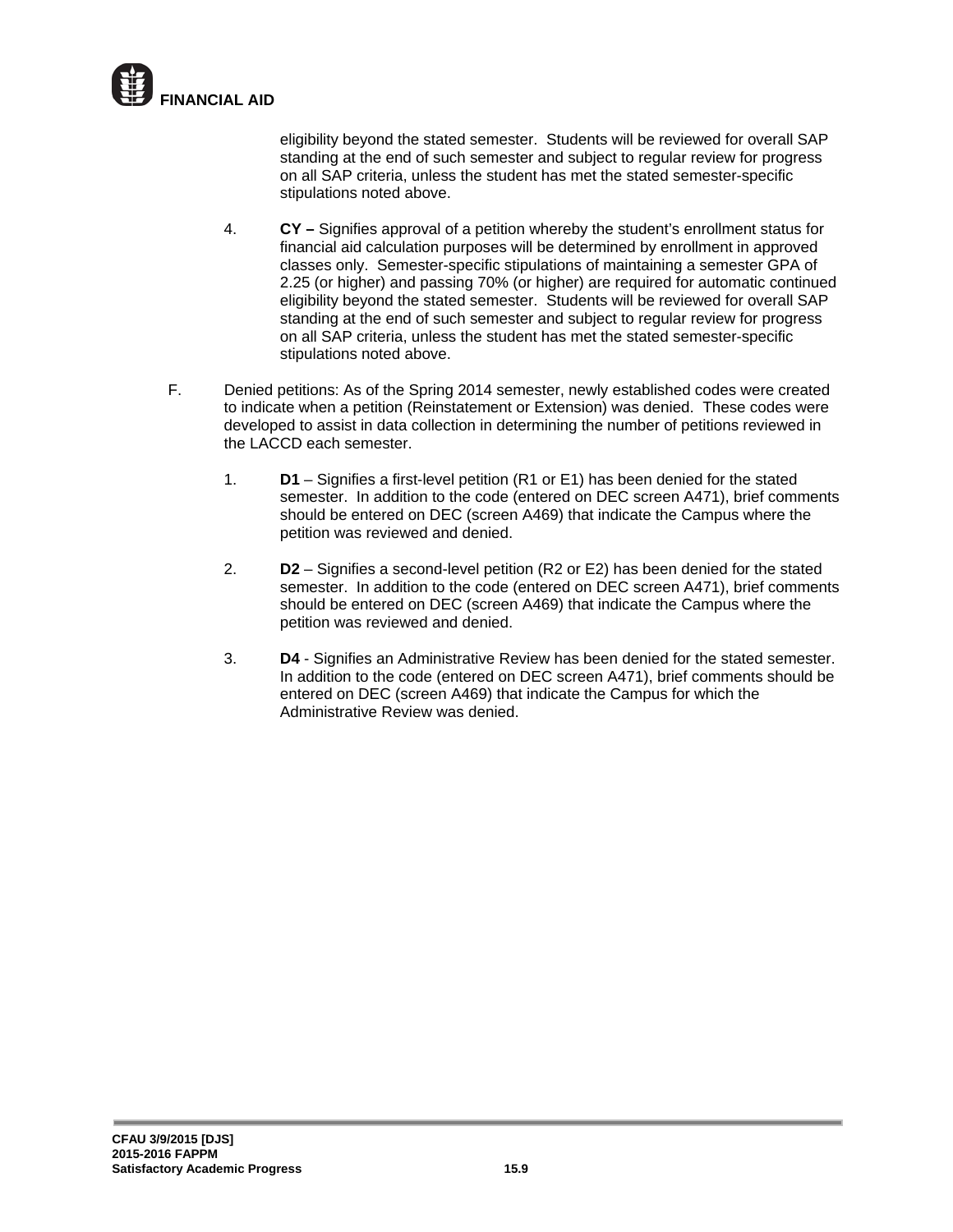

# **CHAPTER 16. DISTRICT FINANCIAL AID ADMINISTRATIVE REVIEW POLICY**

## I. PURPOSE AND DEFINITION.

- A. The purpose of this policy is to establish a process for obtaining final District resolutions to decisions issued at the College through its petition policy for reinstatement of financial aid.
- B. District Financial Aid Administrative Review requests may only be processed after all college petition procedures have been exhausted.
- C. District Office reviews may be initiated by a student who reasonably believes that college, state, and/or federal guidelines were applied incorrectly and, therefore, adversely affected his/her financial aid status, rights, and privileges.
- D. The student should be aware that federal guidelines Financial Aid Administrators to validate student financial aid eligibility. Their decision, in the absence of error, fraud, bad faith or incompetence is final and cannot be appealed to the Department of Education.
- E. This policy does not apply to student grievances, alleged violations of sexual harassment, actions dealing with student discipline, alleged discrimination on the basis of ethnic group identification, religion, age, sex, sexual orientation, physical or mental disability, grade disputes with instructors, academic probation or dismissal issued through Admissions and Records, or an appeal for residency qualification. Information about these due processes may be obtained from the college Student Services Office.

## II INITIATION OF DISTRICT ADMINISTRATIVE REVIEW

- A. The student shall file a formal District Financial Aid Administrative Review Form<sup>1</sup> with the college President or President's Designee.
- B. Upon receipt of the Review form, the President/President's Designee shall forward the following information within five (5) working days to the Chancellor or Chancellor's Designee.
	- 1. The student's completed formal District Financial Aid Administrative Review Form.

 $\overline{\phantom{a}}$ 

<sup>1</sup> See Appendix 16.1 for the District Financial Aid Administrative Review Form.